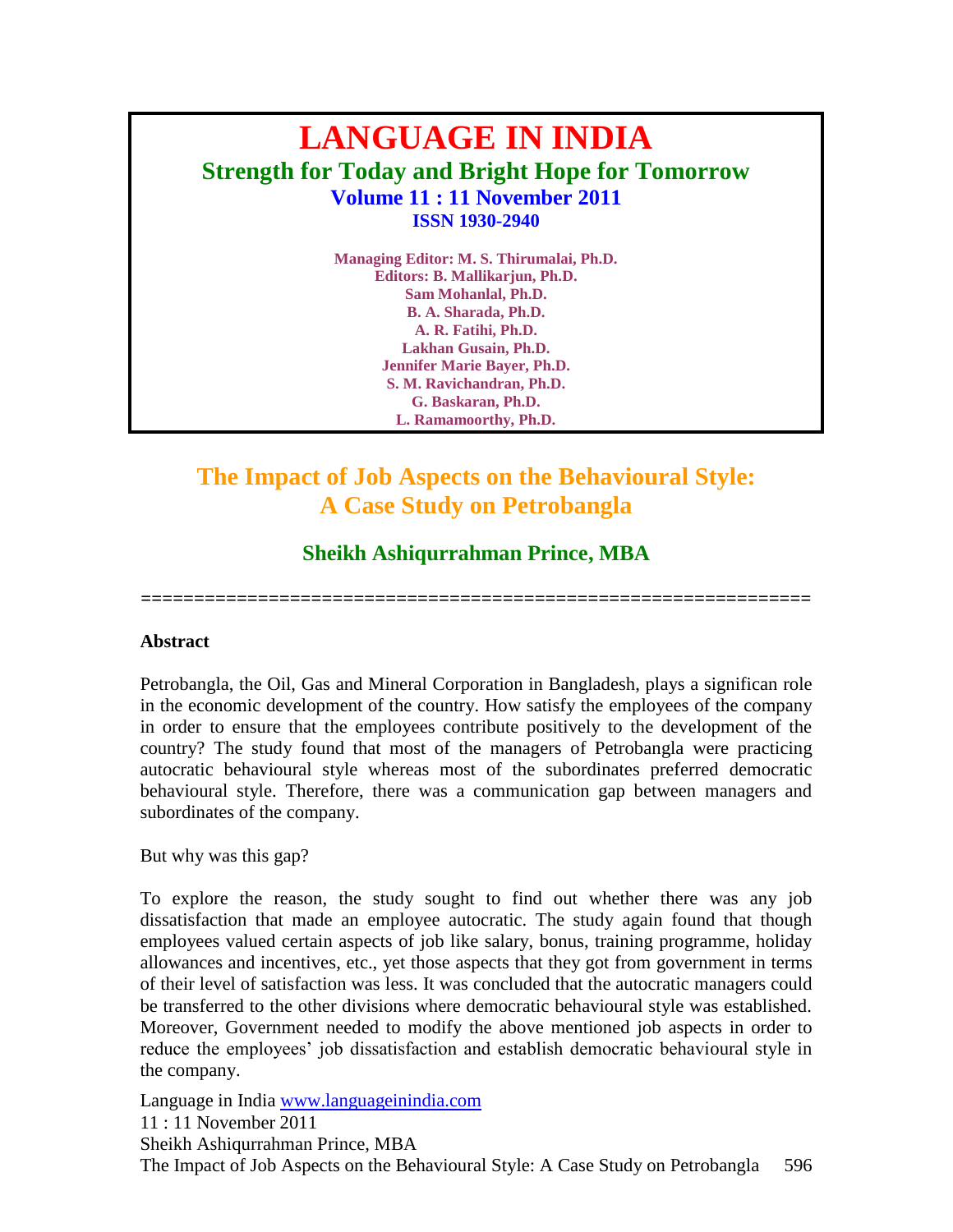#### **Introduction**

Investors In People (IIP) survey (June 2006) reported that 39% of employees claim that their organisation lets them down when it comes to effective day to day management support and 46% of employees blamed their managers for not doing enough to help them in terms of career development (Anon, 2006a)

Mia (2003) examined the growth performance of 400 NGOs in Bangladesh and found that the growth potential of micro enterprises were poor in respect of existing resources, experience, leadership and ideas (Mia, 2000).

Khondkar (1992) conducted an empirical study on the role of entrepreneurship development in Bangladesh and identified major problems such as absence of clear cut policy decision, lack of adequate incentives, financial support awareness facilities, incentive campaign, training facilities, institutional facilities, marketing facilities etc. (Khondkokar,1992).

Again Begum (1993) pointed out that poor financial planning and management were the main reasons for enterprise failure (Begum, 1993). J. Jahur & Azad (2004) further stated that both organizational and environmental factors affect the growth of selected small business enterprise in Chittagong district (Jahur & Azad, 2004).

Therefore it might be necessary to frame proper policy in order to ensure gradual growth of entrepreneurship in such a way that it becomes more advanced and can contribute positively to the overall development of a country (Prince, 2005).

#### **Literature Review**

Employees' job satisfaction largely depends on superiors' behavioural style. Therefore, superior must use good management practice to influence positive business performance. But which behavioural style is appropriate for an employee? Is it autocracy or democracy? Both the approaches have some strong logics to their credit.

Goleman, (2000a) argued that authoritative is a most effective behavioural style. People who work for such behaviour understand that what they do matters and why. Authoritative style also maximizes commitments to the organisation"s goal and strategy. By framing the individual tasks within a grand vision, the authoritative leader defines standard that revolve around the vision. When he give performance feedback- whether positive or negative- the singular criterion is whether or not that performance furthers the vision (Goleman, 2000a).

Because of its positive impact, the authoritative style works well in almost any business situation. But it is particularly effective when a business is adrift. Tamotsu Kiuchi, deputy director of the general affairs department of Kokudo Corp., has publicly said he needs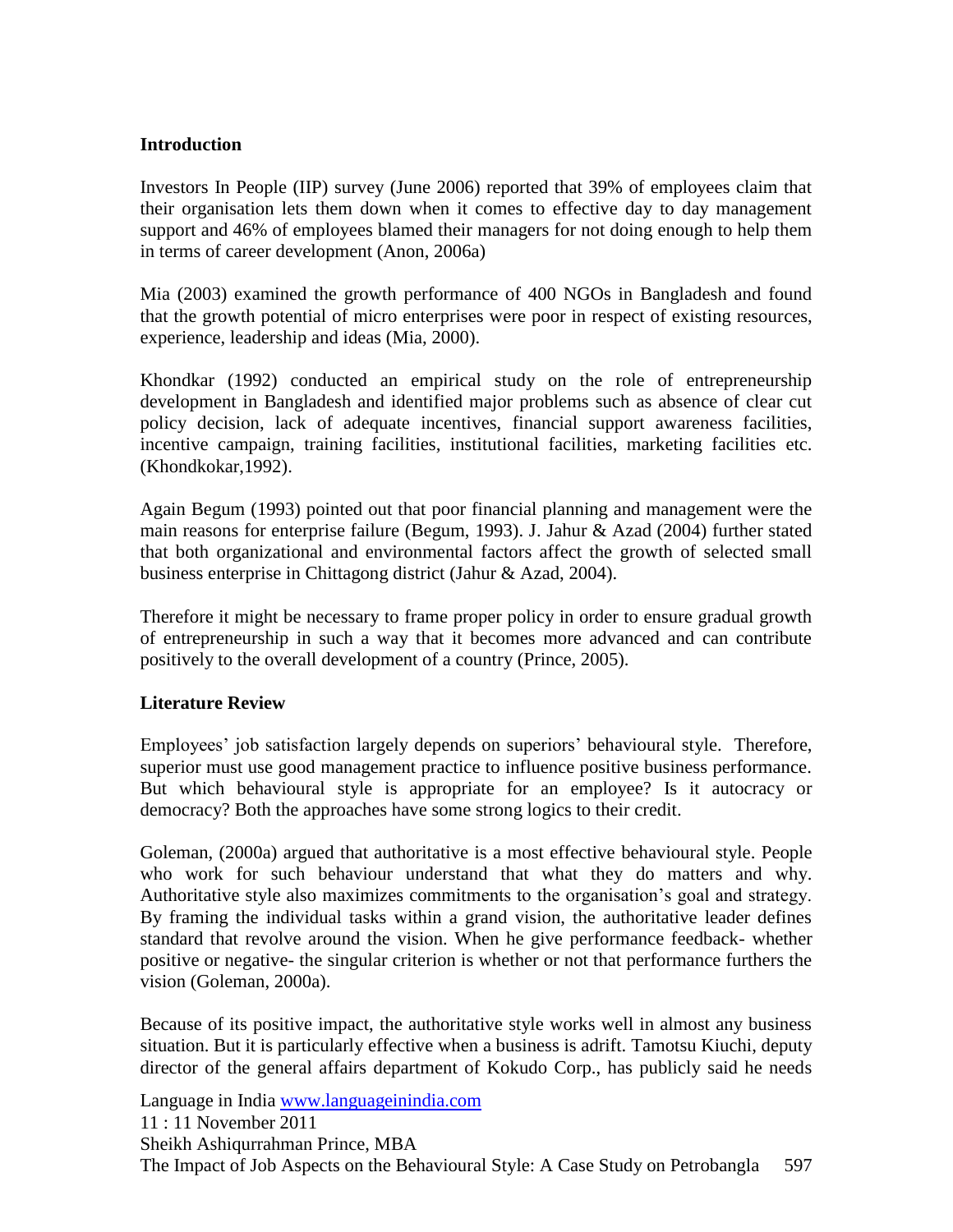"no person with a brain," to produce uniform services at his hotels throughout Japan. The group has built hotels in Shin-Yokohama, Chiba's Makuhari, Hiroshima and Kamakura, Kanagawa Prefecture (Anon, 2005b).

Goleman (2000b) pointed out that the authoritative behaviour may fail, for instance, when a leader is working with team of experts or peers who are more experienced than he is; they may see the leader as pompous out-of-touch (Goleman, 2000b).

On the other hand, democratic approach is ideal when a leader himself or herself is uncertain about the best direction to take and needs ideas and guidance from able employees. And even if a leader has a strong vision, the democratic style works well to generate fresh ideas for executing that vision. The situation in which employees can be consulted is one where the individuals are emotionally mature, and positively motivated towards their work; where the work is sufficiently responsible to allow for flexibility and where the employee can see his or her own position in the management hierarchy.

Sharing power and information accomplishes several things. It creates loyalty by signalling to co-workers and subordinates that they are trusted and their ideas respected. It also sets an example of other people and therefore can enhance the general communication flow. It increases the odds that leaders will hear about problems before they explode. Sharing power and information also gives employees and co-workers the wherewithal to reach conclusions, solve problems, and see the justification for decisions. Sharing information and encouraging participation make employee feel important (Rosener, 1990a).

Susan S Elliot, president and founder of System Service Enterprises, a St. Louis computer consultancy company, expressed her view saying that "I can"t come up with a plan and then ask those who manage the accounts to give me their accounts. They have information I don't have. Without their inputs I'd be operating in an ivory tower" (Rosener, 1990b).

Like encouraging participation, sharing power and information has risks. It allows for the possibility that people will reject, criticize, or otherwise challenge what the leader has to say or, more broadly, the leader's authority. Also employees get frustration when leader listen to –but ultimately reject- their ideas (Rosener, 1990c).

There might be a positive correlation between job aspects such as physical working condition, pay, job skill, supervision and so on and organizational commitment. Prince et al (2009a) further mentioned that "when an executive leaves a bank, the bank losses not only the training cost, but also the valuable portfolio handled by the executive" (Prince S et al 2009). Therefore, it might be suggested that for organisations, the retention of good employees matters for the following three important bottom line profitable reasons: a) they are the growing importance of intellectual capital, b) the casual link between employee tenure and customer satisfaction and c) the high cost of employee turnover. To be competitive, enterprise must retain their competent and motivated employees.

Language in India [www.languageinindia.com](http://www.languageinindia.com/)

11 : 11 November 2011

Sheikh Ashiqurrahman Prince, MBA

The Impact of Job Aspects on the Behavioural Style: A Case Study on Petrobangla 598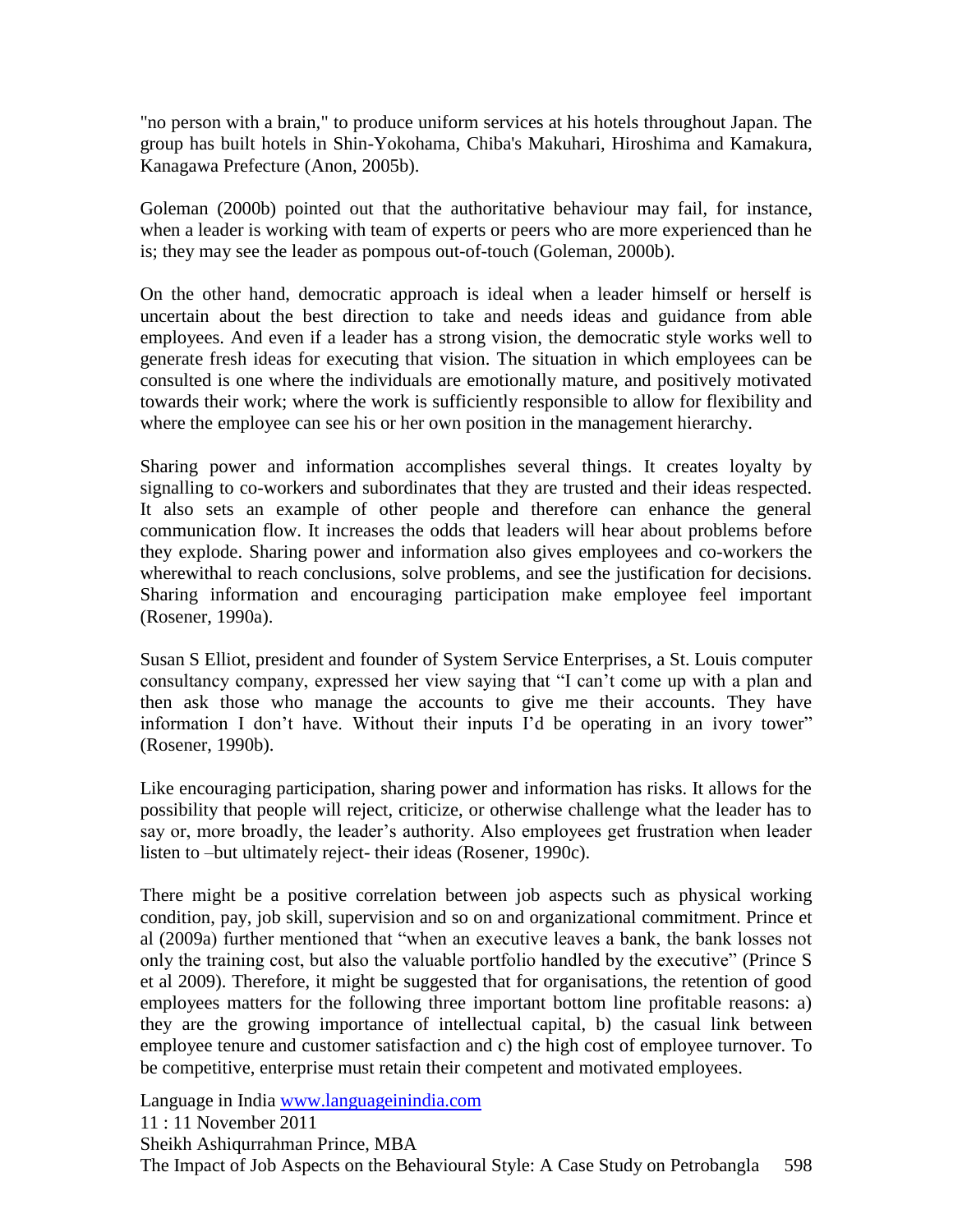From the above discussion it can be concluded that more and more companies are striving to create appropriate leadership style as the means to becoming more competitive. It would seem that if people feel good about their jobs, their happiness would be reflected in the quality of their work. It is difficult to imagine that employees with consistently low morale would produce exceptional products or deliver great service. On the other hand, it's equally hard to believe that happy employees whose activities are not directed toward achieving the goals of satisfying customers would result in high customer dissatisfaction.

#### **Methodology**

According to Info Grok Energy, Petrobangla is an integrated energy company was formed in 1985 by an Ordinance titled "The Bangladesh Oil, Gas and Mineral Corporation Ordinance, 1985". The company has presence in entire value chain of energy sector. Currently, the company carries out its upstream, midstream and downstream activities through its subsidiaries. Petrobangla, along with its subsidiaries is engaged in the exploration, development and production as well as transmission, distribution and marketing of oil and natural gas. In addition to this, the company is also engaged in mining activities, which mainly includes mining of coal and granite. Petrobangla principally operates in Bangladesh. The company is headquartered in Dhaka, Bangladesh.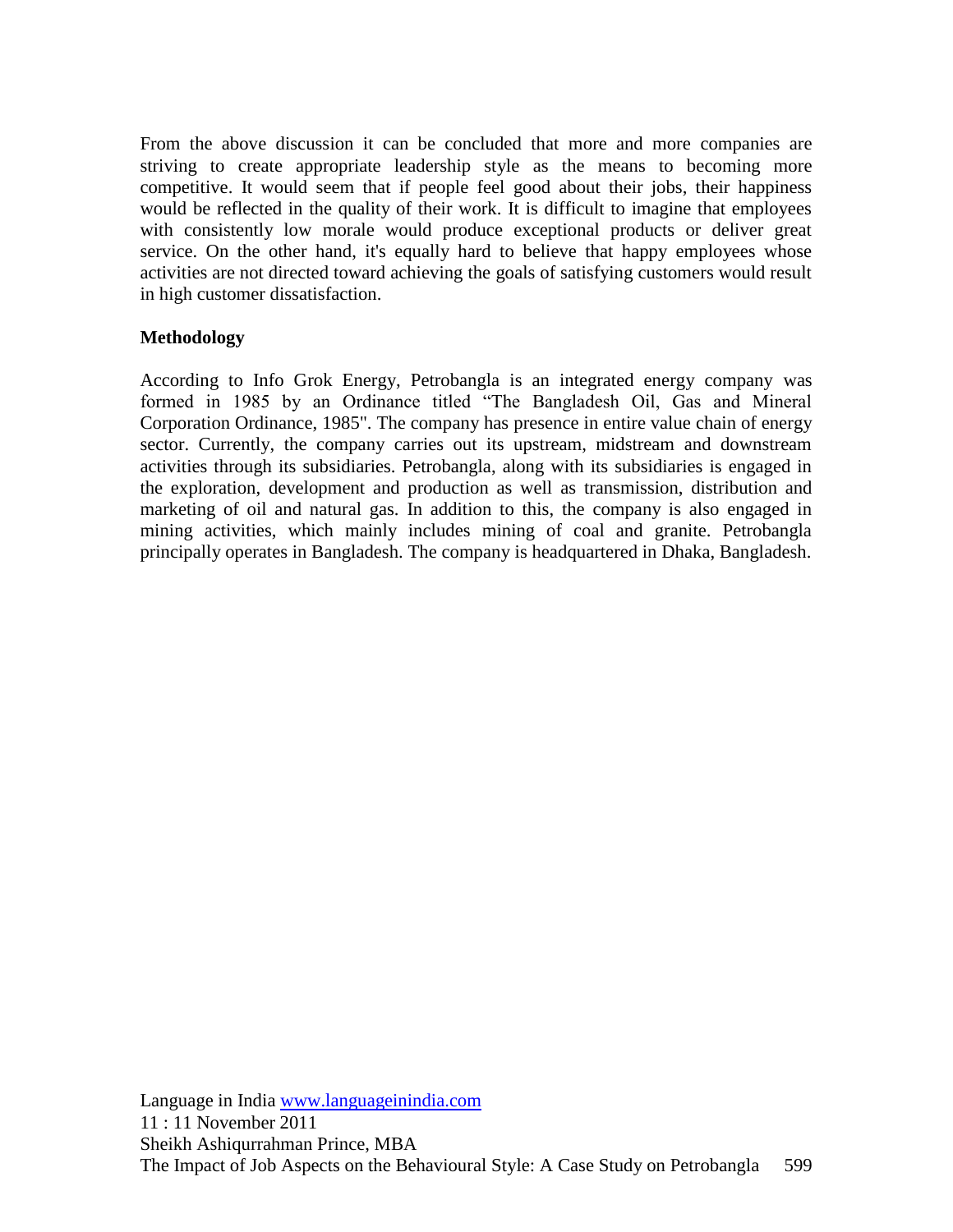



- Bangladesh Oil, Gas and Mineral Corporation currently scores **50%** in the index.
- Bangladesh Oil, Gas and Mineral Corporation currently ranked equal **13** out of **12062**. This is in the top **0.11%** of Energy companies ranked in the index.
- Bangladesh Oil, Gas and Mineral Corporation currently ranked equal **19** out of a total of **35419** included in the InfoGrok Company Index. This is the top **0.05%** of all companies.
- User perception of the company stands at **50%**. This differs **0%** over the score attributed to the company by other scoring factors.

(Anon, 2011c)

Therefore, it is clear that the company plays a significance role in the economic development of Bangladesh. But how satisfied the employees of the company are to contribute positively to the development of the economy? Therefore, the broad objective of the study was to seek whether there was any significance job dissatisfaction that hindered the communication among the employee of the company? The specific objectives of the study are:

#### **Objectives of the Study**

- 1. To identify the managers' existing bahavioural style.
- 2. To establish subordinates' preferred bahavioural styles
- **3.** To compare the results from 1 and 2 and find out the gap if any
- 4. To analyse the aspects of the job that employees value most
- 5. To determine the employees" level of satisfaction that they get from those job aspects
- **6.** Compare the results from 4 and 5 and find out the gap if any
- 7. To analyse whether there is any relationship between job aspects and employees" bahavioural style.

Language in India [www.languageinindia.com](http://www.languageinindia.com/)

11 : 11 November 2011

Sheikh Ashiqurrahman Prince, MBA

The Impact of Job Aspects on the Behavioural Style: A Case Study on Petrobangla 600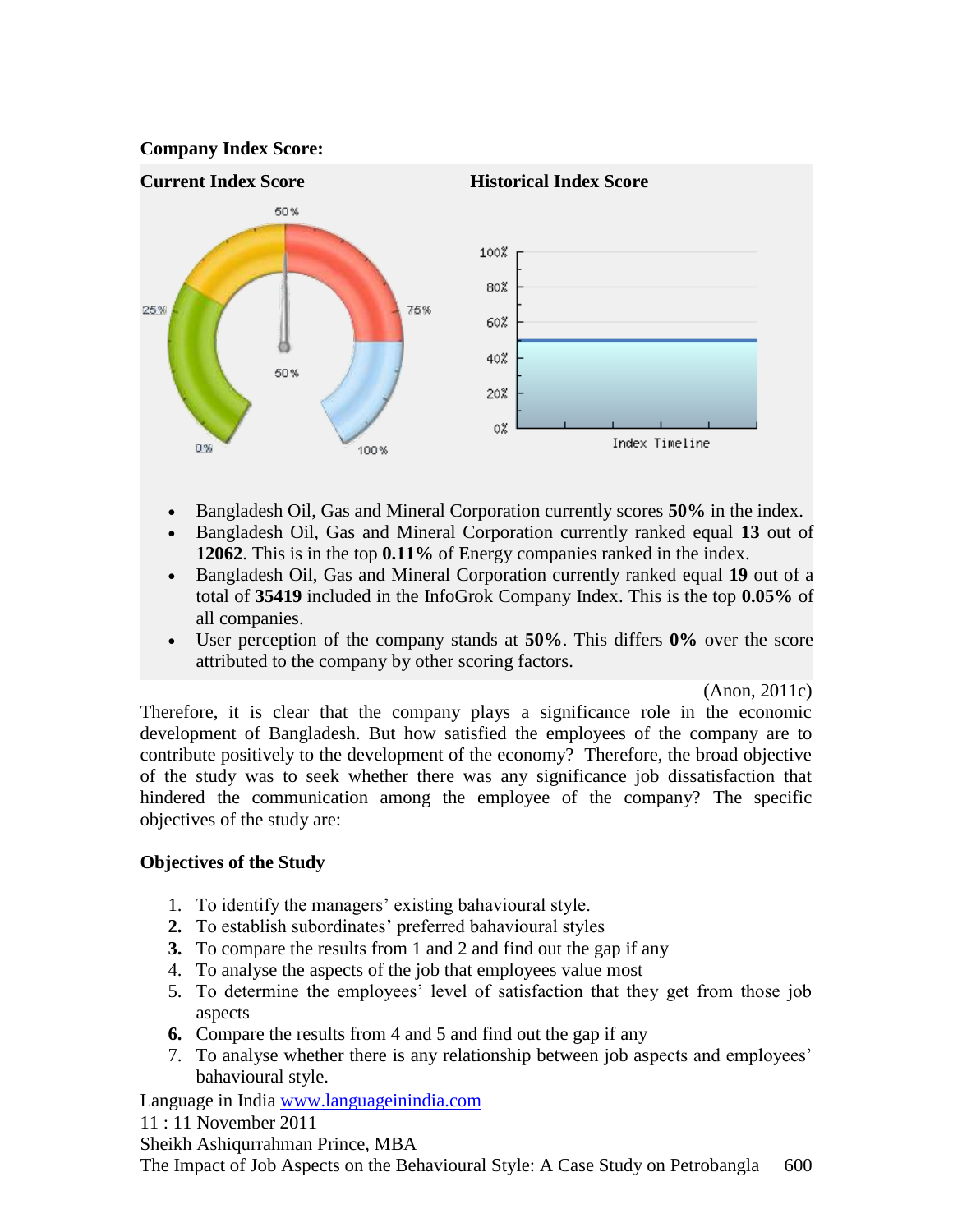8. Finally to make suggestions for policy implementation in the light of the findings for improving the satisfaction of employee of Petrobangla.

In purposive sampling, with a purpose in mind, two specific predefined groups (managers and subordinates) have been surveyed. There were two distinct questionnaires both for managers and subordinates. Each questionnaire included 5 different parts of questions. 1<sup>st</sup> part included the assessment tool which was developed by Chapman, (2002) that could be used personally or within an organisation provided copyright and www.businessballs.com is acknowledged. The tool included two distinct facets. First facet consisting of 15 individual questions for managers provided a broad indication as to management style using the 'X-Y Theory' definitions.

The second facet also included 15 individual questions for subordinates provide a broad indication as to individual preference using the "X-Y Theory" definitions. Both the facets included scoring the statements as  $5 =$  always,  $4 =$  mostly,  $3 =$  often,  $2 =$  occasionally, 1  $=$  rarely, and  $0 =$  never.

The total test result could be than arranged as:

 $60-75$  = strong democratic behaviour (effective short and long term)

 $45-59$  = generally democratic behaviour

 $16-44$  = generally autocratic behaviour

 $0 -15$  = strongly autocratic behaviour (autocratic, may be effective short-term, poor longterm)

The  $2<sup>nd</sup>$  part dealt with the company's aspects of job that were most important to the employees. Here employees were asked to rank 15 job aspects in order of importance to themselves.

The  $3<sup>rd</sup>$  part of the question was asked to rate employees' satisfaction with those 15 aspects of job using a Likert scale from 1-5. The unbalanced rating scale allowed participants to express "no opinion" if they were unable to make a choice among the alternatives offered. The reason for the unbalanced rating scale was to eliminate bias.

The  $4<sup>th</sup>$  part was an open question to ascertain the reasons for the employees' job dissatisfaction if any. This allowed the respondent to disclose information that might not otherwise be ascertained.

The model of the study was  $Y = \dot{\alpha}_0 + \beta_1 X_1 + \dots + \beta_{15} X_{15}$ .

Where, Y= employees' behaviour,  $X_1$ = salary,  $X_2$  = bonus plan,  $X_3$ = recognition,  $X_4$ = 2 way communication,  $X_5$ = Advancement opportunities,  $X_6$ = great Environment,  $X_7$ = quality of life,  $X_8$ = authority to make decisions,  $X_9$ = personal development,  $X_{10}$ = understanding role in organisation,  $X_{11}=$  hours,  $X_{12}=$  training programme,  $X_{13}=$  holiday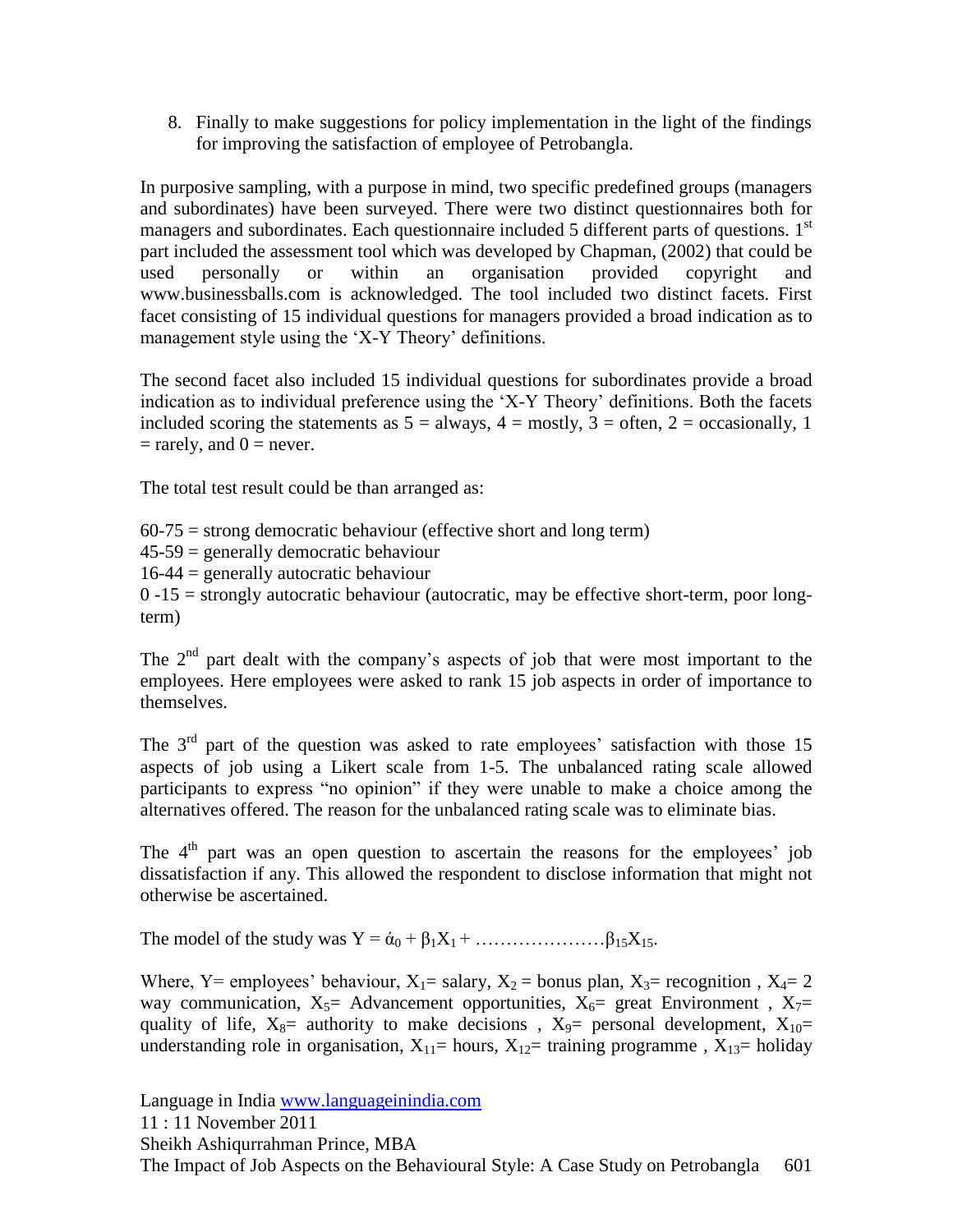allowance,  $X_{14}$ = incentives,  $X_{15}$ = Management Support,  $X_{7}$ =. And  $\alpha_0$  is constant and  $\beta_1$ <sub>…………</sub>...  $\beta_5$  are coefficient to estimate.

A series of statistical techniques such as coefficients, ANOVA, Cronbache"s Alpha etc. have been conducted to test the results and come up to the suggestions.

#### **Results and Discussion**

Figure 1 below shows that the employees of Petrobangla are given certain titles within divisions. According to the managerial hierarchy assistant managers are at the bottom. Next up is the deputy managers who are followed by Managers. The chain then continues up to deputy general managers and then general managers who govern all in divisions. Next up is the senior general managers who are often perceived as secretary. The chain then continues up to director, chairman and finally the board of director.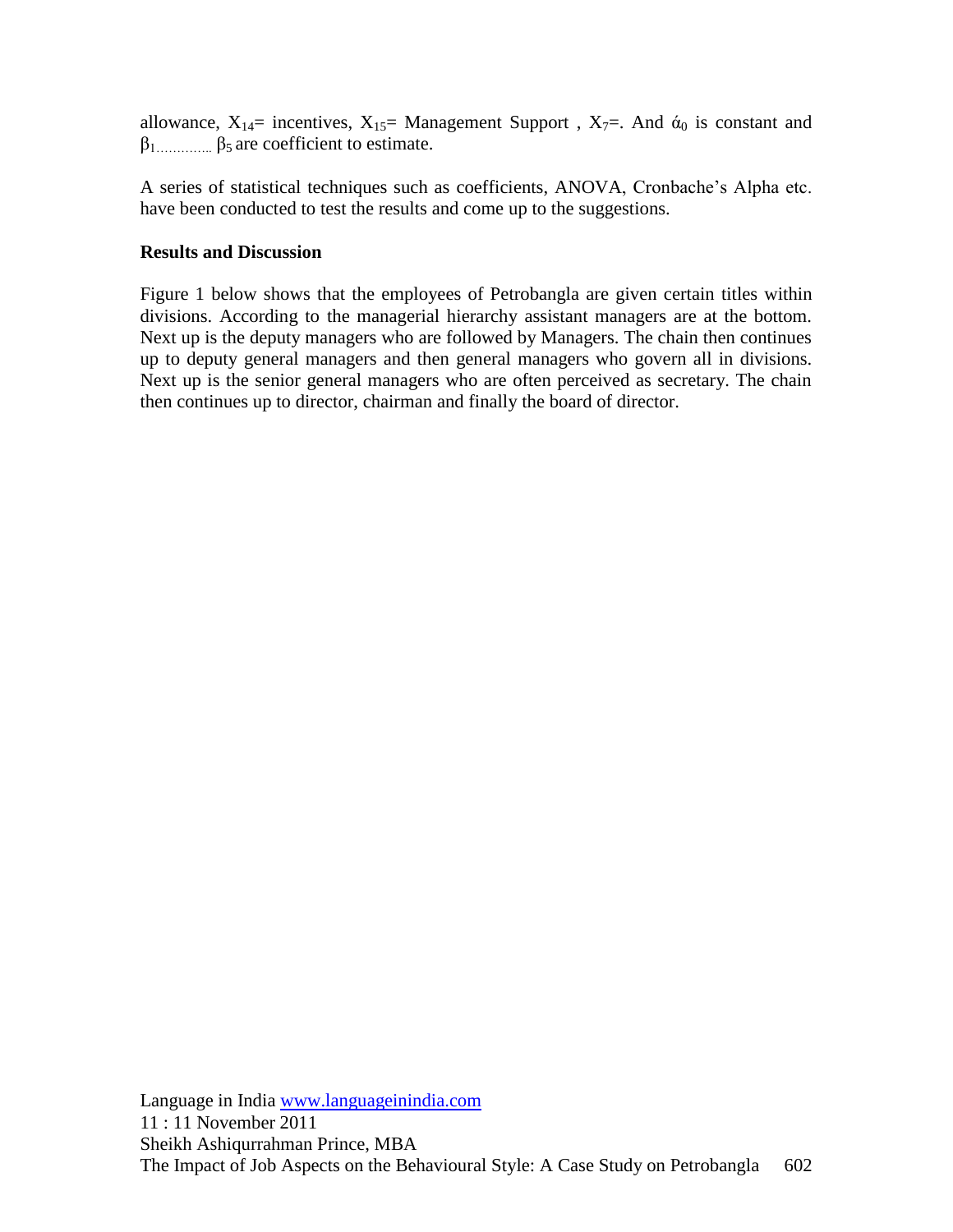

Figure 1: The Managerial Hierarchy of Petrobangla

Source: Field survey

In this study, chairman to general managers were considered as managers as they belonged to the top of the managerial hierarchy. The deputy managers to assistant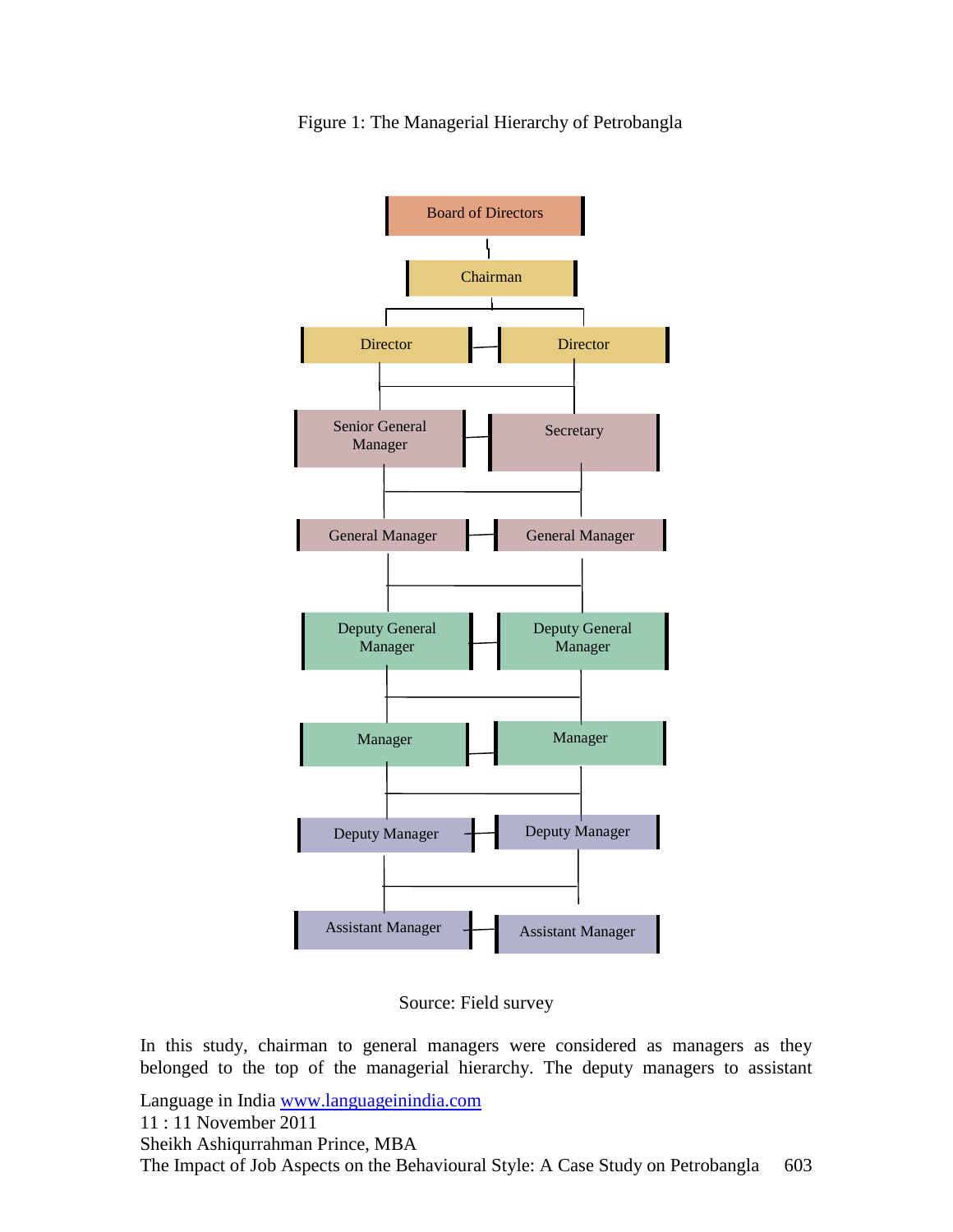managers were considered as subordinates as they were at the bottom of the hierarchy. The total respondent of the study was 125. Among them 50 were managers and 75 were subordinates. The total respondents belonging to different position were selected as under:

|                                     | Respondents |
|-------------------------------------|-------------|
| a) Managers:                        |             |
| 1. Chairman                         |             |
| 1. Director                         | 5           |
| 2. Senior general manager/Secretary | 5           |
| 3. General Manager                  | 19          |
| Total Managers $=$                  | 50          |
|                                     |             |
| b) Employees:                       |             |
| 1. Deputy general manager           | 5           |
| 2. Manager                          | 15          |
| 3. Deputy manager                   | 20          |
| 4. Assistant Manager                | 30          |
| Total employees                     | 75          |
| Grand total                         | 125         |

#### Figure 2: The total respondent

The managers belonging to different positions were selected as under:

| <b>Managers:</b>                       | Respondents |
|----------------------------------------|-------------|
| 1. Chairman                            |             |
| 1. Director                            | 5           |
| 2. Senior general<br>manager/Secretary | 5           |
| 3. General Manager                     | 19          |
| Total Managers $=$                     |             |

Figure 3: Total respondents (managers)

The  $1<sup>st</sup>$  part of the managers' question was asked to find the bahavioural style practiced by managers of Petrobangla. The result is depicted in figure 4 below which shows that the total managers follow generally autocratic bahavioural style in Petrobangla was 60%. On the contrary the total manager preferred generally democratic bahavioural style was 40%. Therefore, it can be concluded that autocratic bahavioural style was mainly practicing by the managers of the company.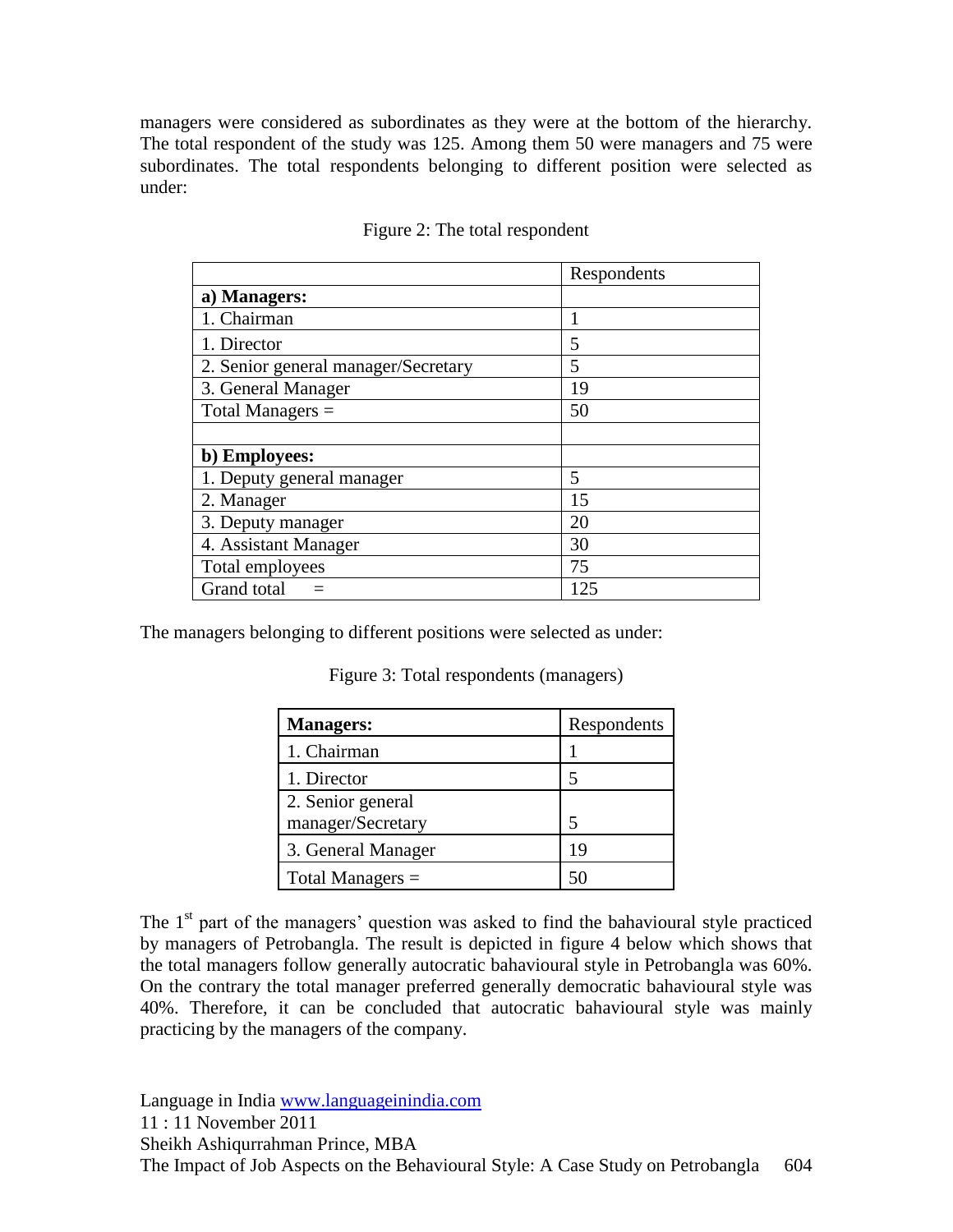

The figure 5 below shows the managers' management style in different divisions of Petrobangla entitled as operations and mines, PSC, Planning, finance and administration. It is visible that, in all the five divisions of Petrobangla, there was a gap between managers' existing behaviour and subordinates' preferred behavioural style.



The subordinates who have been selected for the research belonging to different position were as under: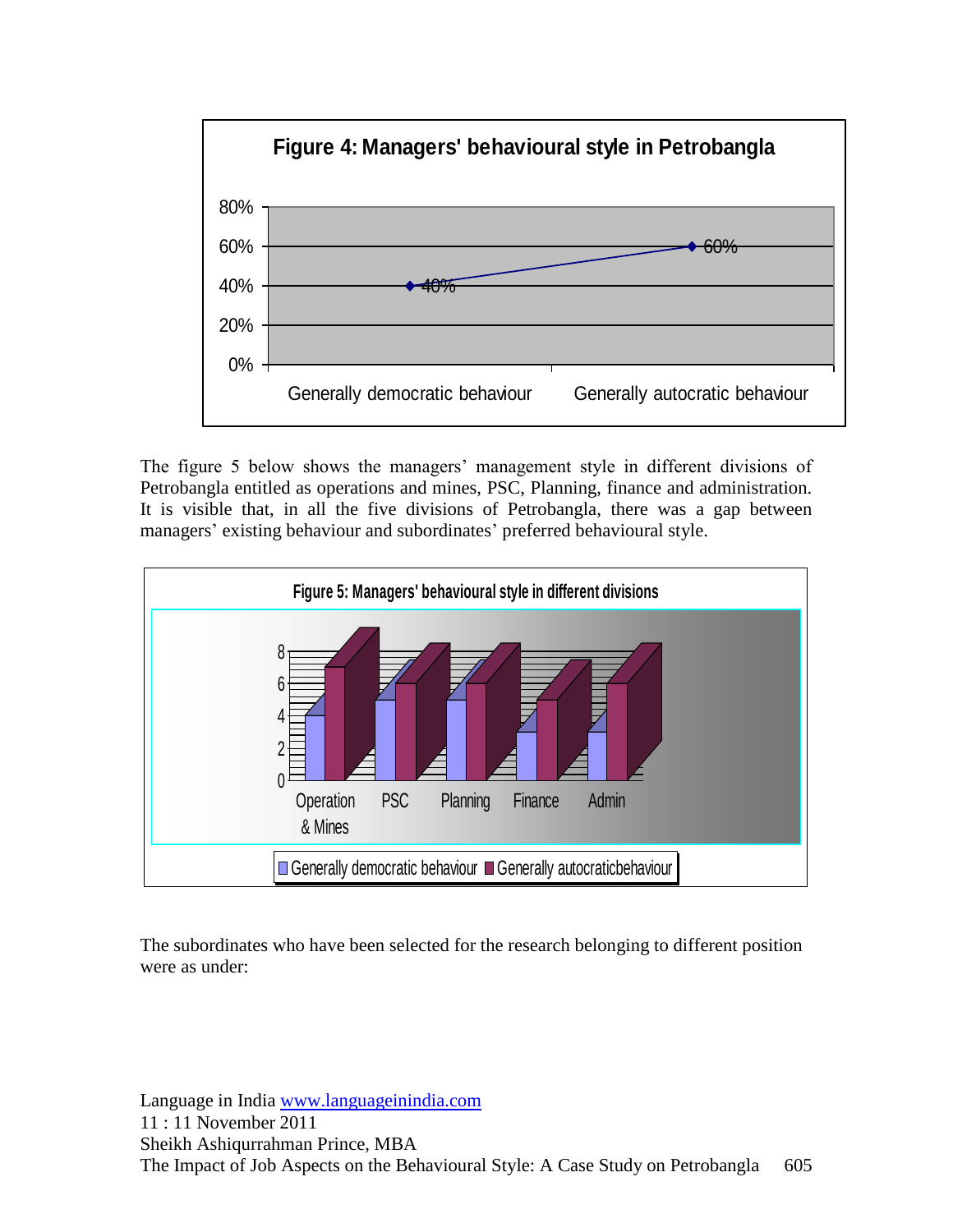|  |  |  | Figure 6: Total respondent (subordinates) |  |
|--|--|--|-------------------------------------------|--|
|  |  |  |                                           |  |

| <b>Employees:</b>         | Respondents |
|---------------------------|-------------|
| 1. Deputy general manager |             |
| 2. Manager                | 15          |
| 3. Deputy manager         | 20          |
| 4. Assistant Manager      | 30          |
| Total employees           |             |

The  $1<sup>st</sup>$  part of the subordinate's question then asked to the 75 subordinates among the five divisions of Petrobangla to identify whether the person preferred to be managed by democratic or autocratic bahavioural style.



With regard to the subordinates' prefer bahavioural style as shown in the figure 7, the study found that total 67% of the subordinates preferred either strong or generally democratic bahavioural style whereas 33% subordinates preferred autocratic leadership style.

The following figure again portrays that the subordinates of operations and mines, finance and administration were more supportive towards the establishment of generally democratic bahavioural style in the organization. It is visible that in all the five divisions of Petrobangla there was a gap between managers existing behaviour and subordinates preferred behavioural style.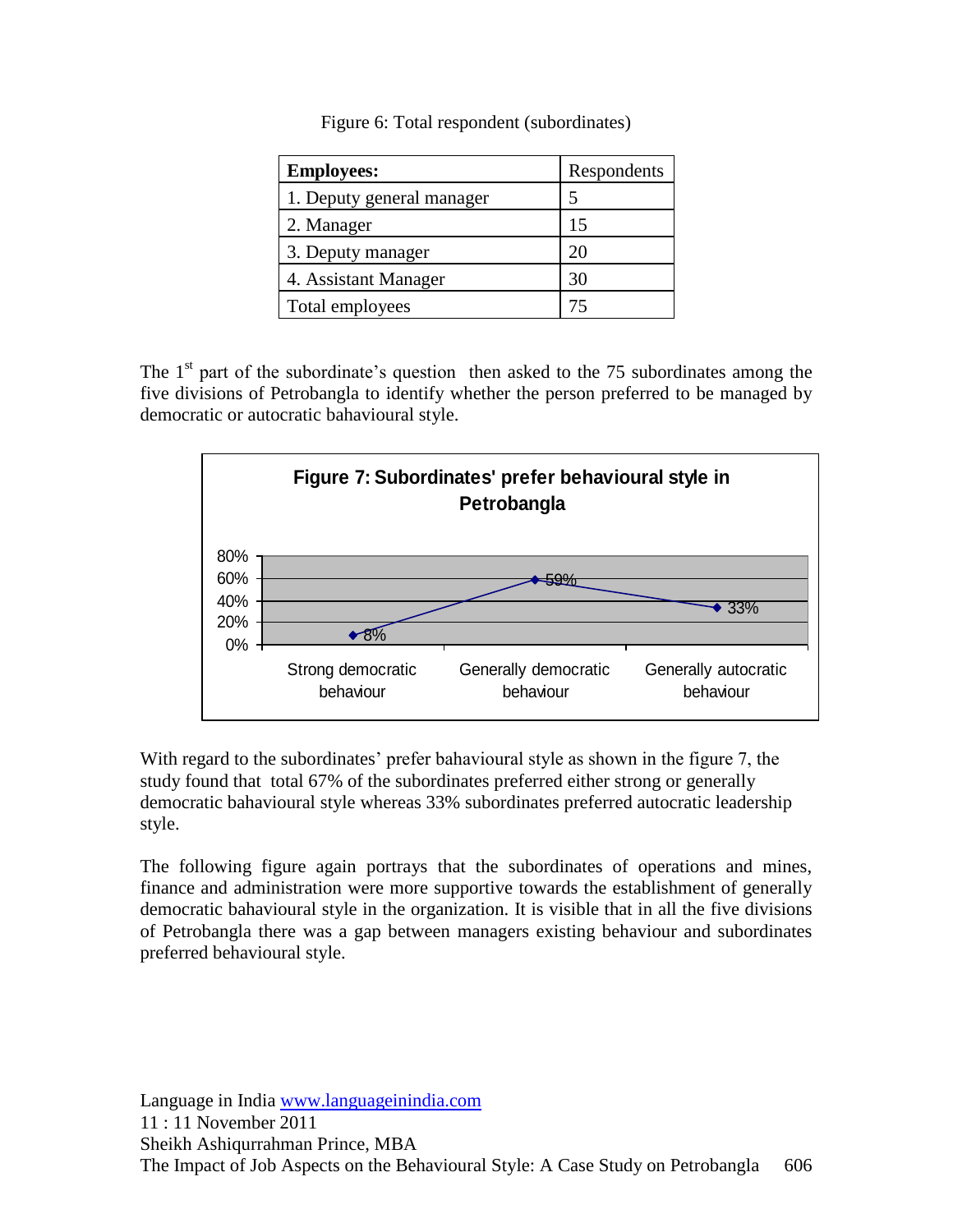

After comparing figure 4 and 7 it is visible that there was a gap between managers" existing bahavioural style and subordinates" preferred bahavioural style in Petrobangla. On the other hand, the trend between existing bahavioural style and employees" preferred bahavioural style was opposite in Petrobangla.

Figure 9 below shows that 59% subordinates preferred generally democratic style whereas 60% managers preferred generally autocratic style. The major trend gaps were found in operation and mine, finance, admin and PSC divisions. Most of the managers of these three departments were "autocratic", whereas, most of the subordinates of these departments preferred "democratic" style. Therefore, it can be concluded that the more the managers are autocratic the more the employees preferred democratic style and vice versa.



The study therefore, sought to find out the answer for the question "is there any job dissatisfaction of employee that make them autocratic?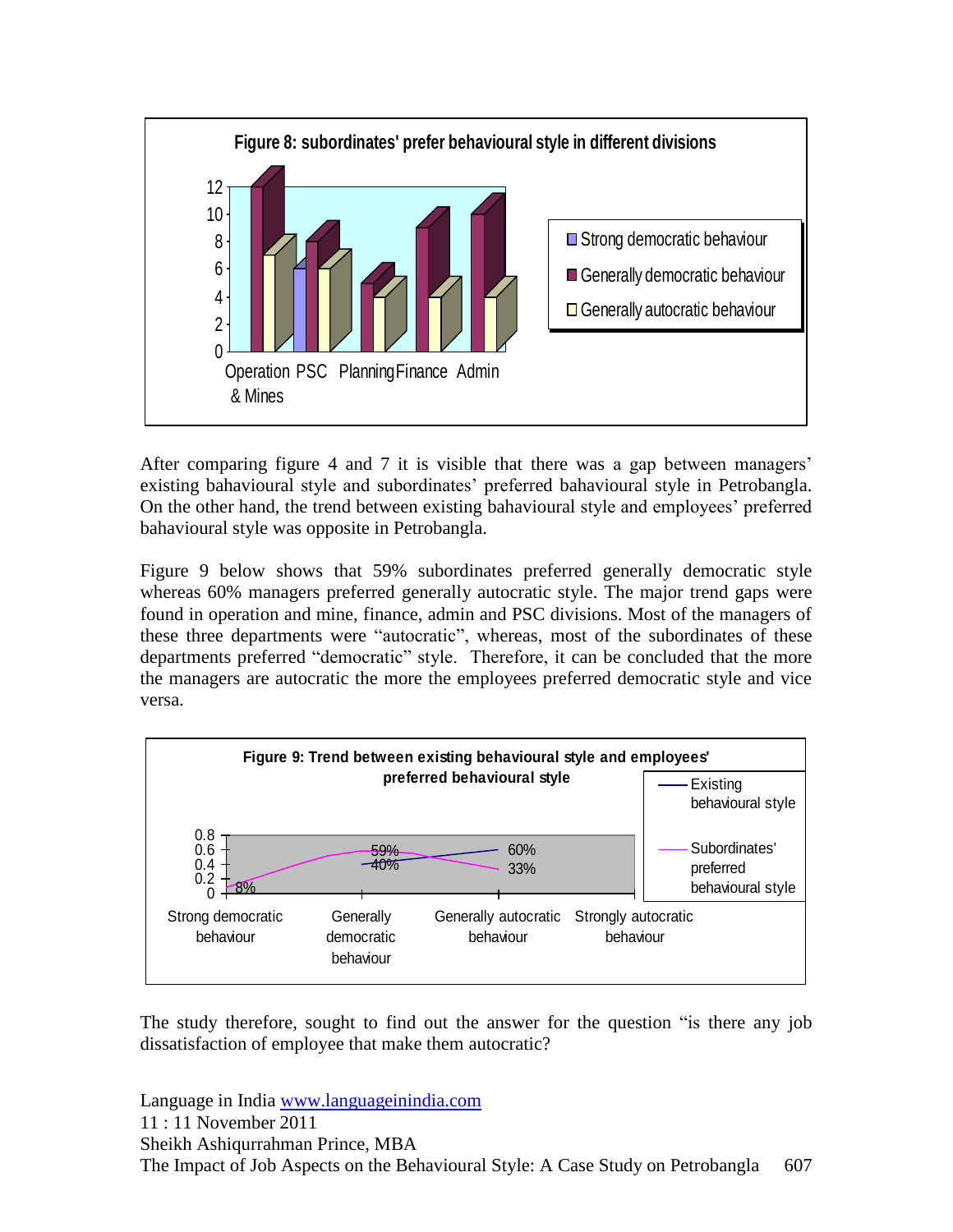Therefore the  $2<sup>nd</sup>$  part of the managers' question asked about the aspects of the job that are most important to managers at Petrobangla.

The following given answers were ranked in order of importance to the managers with the mean average as follows:



These findings depict that salary, bonus plan, incentives and recognition were most important to the managers surveyed. The least important were hours, holiday allowance, advancement opportunities, management support and great environment to work.

The  $4<sup>th</sup>$  part of the manager's question was asked to analyse the aspects of their job in Petrobangla that are unsatisfactory to them.

The following are rated from 1 to 5 (1 being very satisfied  $-5$  being very dissatisfied) in accordance with the manager"s level of satisfaction. The mean average was calculated and is shown below: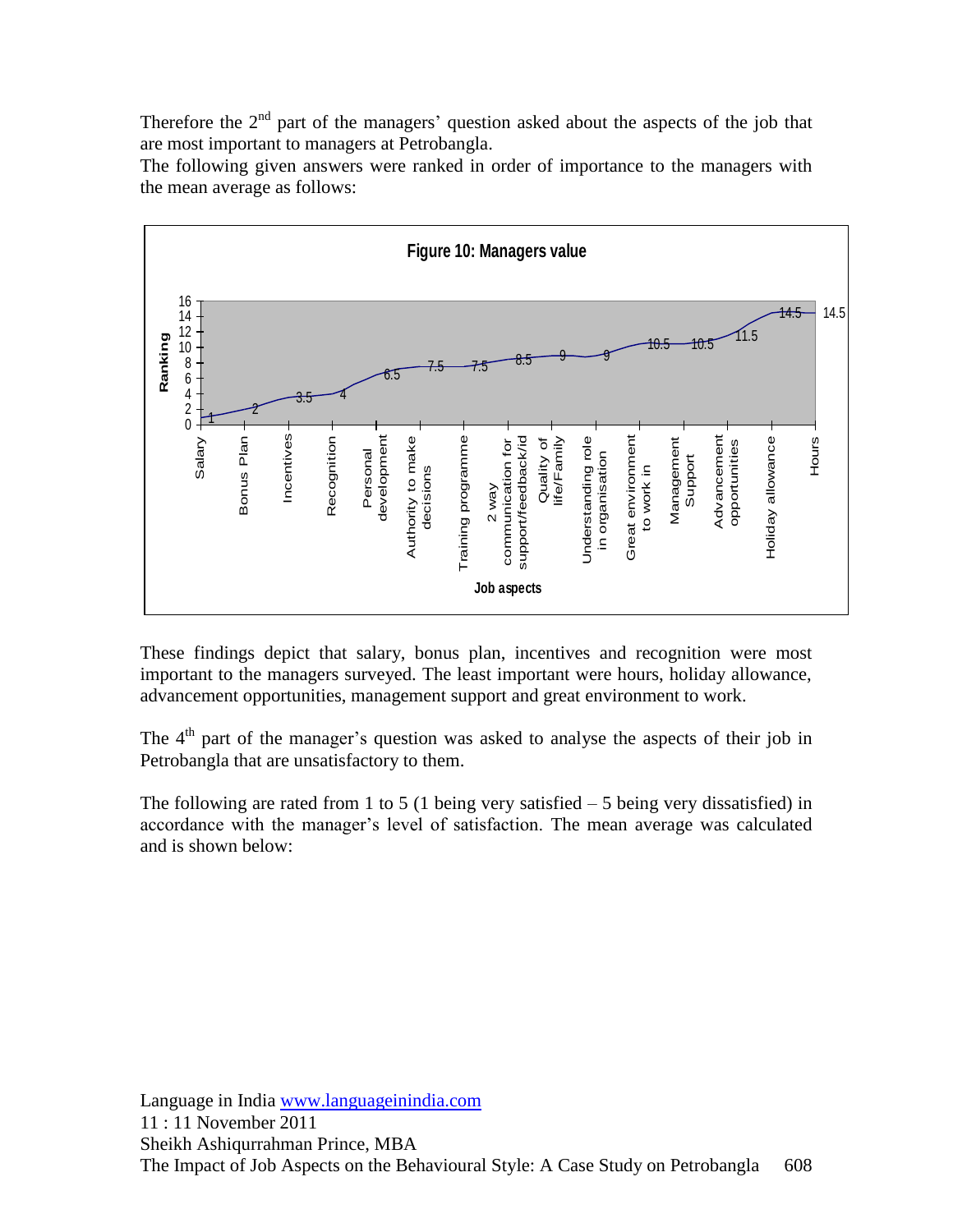

These results present that bonus plan, with a 3.5 rating, was the only aspect that came close to being fairly dissatisfied. On an average, respondents were "unsure" about their satisfaction with the salary, incentives and training program, management support and 2 way communications with colleagues. It was again observed that managers were at least fairly satisfied with recognition, advancement opportunities, personal development and holiday allowance. On the other hand, nobody was dissatisfied with their role within the organization, working environment, hours they stay in the company, authority to make decisions and the quality of family life.



Figure 12 is a visual representation of the findings of the managers' value and their level of satisfaction of certain aspects of the job.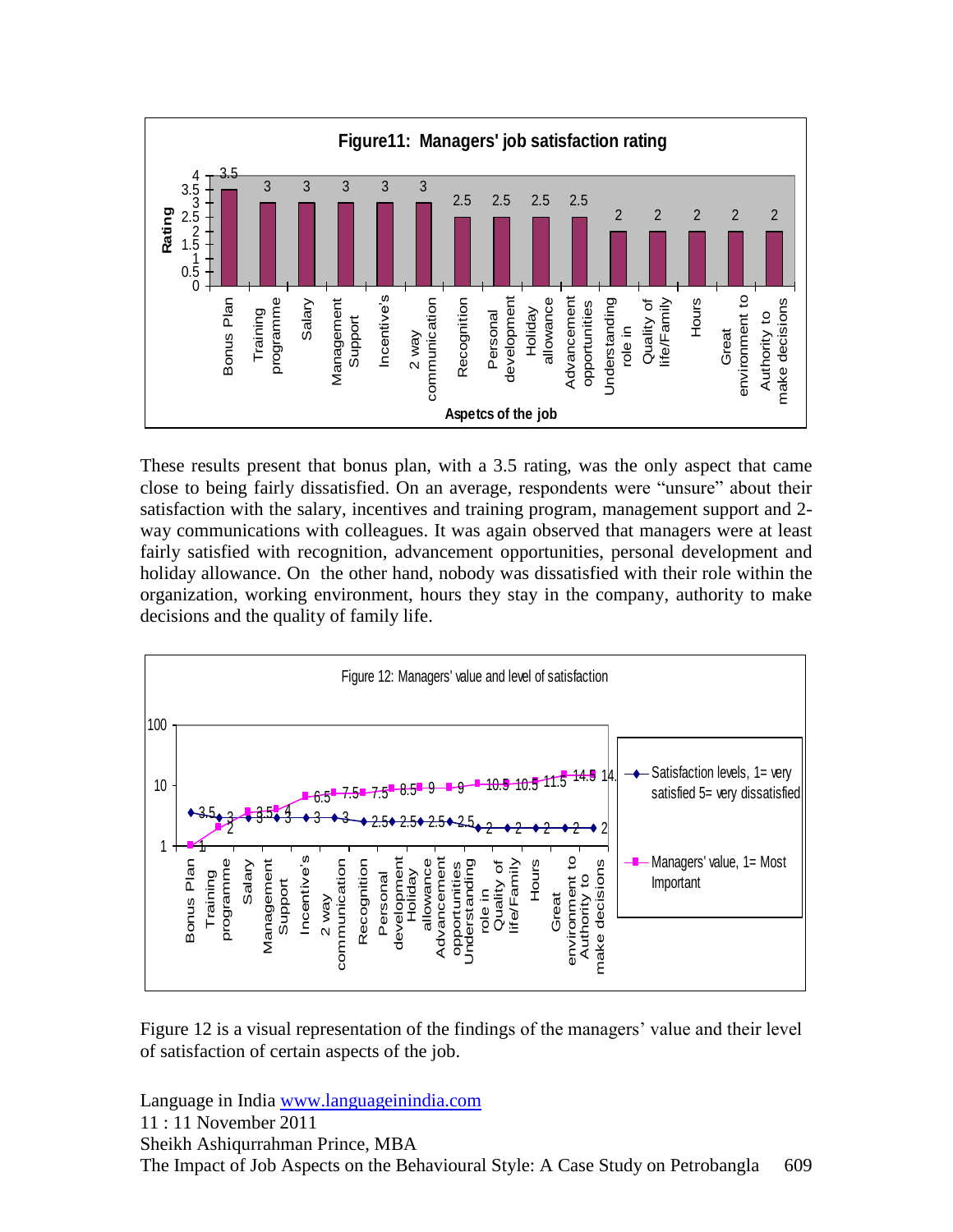It is found that though managers valued certain aspects of job like bonus plan, training program, salary incentives and recognition most yet those aspects that they get from Petrobangla in terms of their level of satisfaction is less. On the other hand, there is an opposite relationship between mangers" value and their level of satisfaction of those job aspects that might de-motivates the managers towards the job.

Therefore, the next question was asked to the managers' to know why they are unsure or dissatisfied about those aspects of the job. The answers of the respondents have been given below:

**Salary** (responses: unsure 10%, dissatisfied 64%, total 74%)

Managers who responded that were dissatisfied felt that the salary was low compared to the other multinational companies. They further argued that an organization like Petrobangla should have both administrative and financial autonomy to build it to the state of art level organization in the international oil and gas sector.

**Training programme** (unsure 3%, dissatisfied 24%, total 27%)

One "dissatisfied" manager said that although periodic training programme and promotion improve employees' morale, it was not practiced in the company. They again suggested that Petrobangla should launch periodic training programmes for its employees and also evaluate their after-training performances and ensure reward for the best performers.

**Bonus** (responses: usure 15%, dissatisfied 30%, total 45%)

All managers felt that the bonus system was needed to be updated and modified. They felt that giving adequate bonus would make the employee happy.

**Recognition** (responses: unsure 30%, dissatisfied 2%, total 32%)

Managers who are dissatisfied commented that sometimes the correct people do not receive recognition.

**Two-way communication/feedback/support with managers** (responses: unsure 16%, dissatisfied 15%, total 31%)

15% managers were dissatisfied with communication, feedback and support with their managers and also commented that because of red-tape, the work did not progress quickly. Therefore, authority and responsibility must be decentralized and formalities should be reduced to ensure prompt decision making.

**Great environment** (unsure 3%, dissatisfied 19%, total 22%)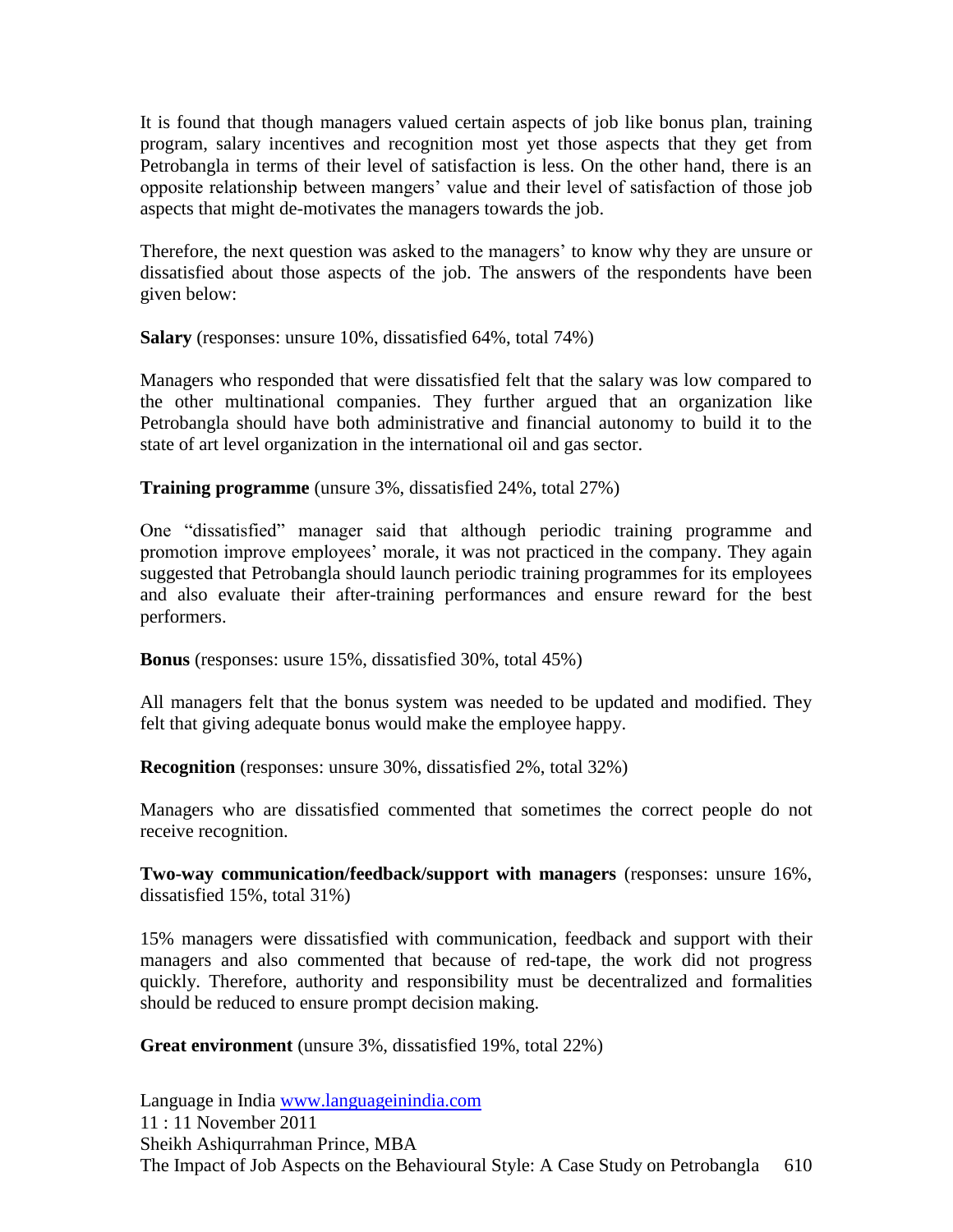The manager that was dissatisfied said that there were no supply of drinking water, hygienic toilets and canteen facilities within the organization.

**Work-life balance** (unsure 10%, dissatisfied 0%, total 10%)

Those that were "unsure" said that being public servant their work and family life was quite balanced.

**Hours** (unsure 5%, dissatisfied 0%, total 5%)

All respondents that answered "unsure" agreed that they were happy to work as the working hours are not too long. The response overall found that managers were satisfied with their hours.

**Holiday allowance** (unsure 0%, dissatisfied 30%, total 30%)

One respondent commented that being a government organization the salary was low and the holiday allowance which is equivalent to one month"s salary was also low compare to the other private and multinational organizations.

**Incentives** (unsure 10%, dissatisfied 30%, total 40%)

Managers were concerned that incentives were not satisfied as there was no proper guideline for that. Therefore, incentives should be given to the efficient employee to increase performance.

Next the study focused on the employees' perception about their job.

Therefore, the  $2<sup>nd</sup>$  part of the subordinate's question was asked to find out the aspects of job are most important to them. The respondents' answers were shown in the following figure: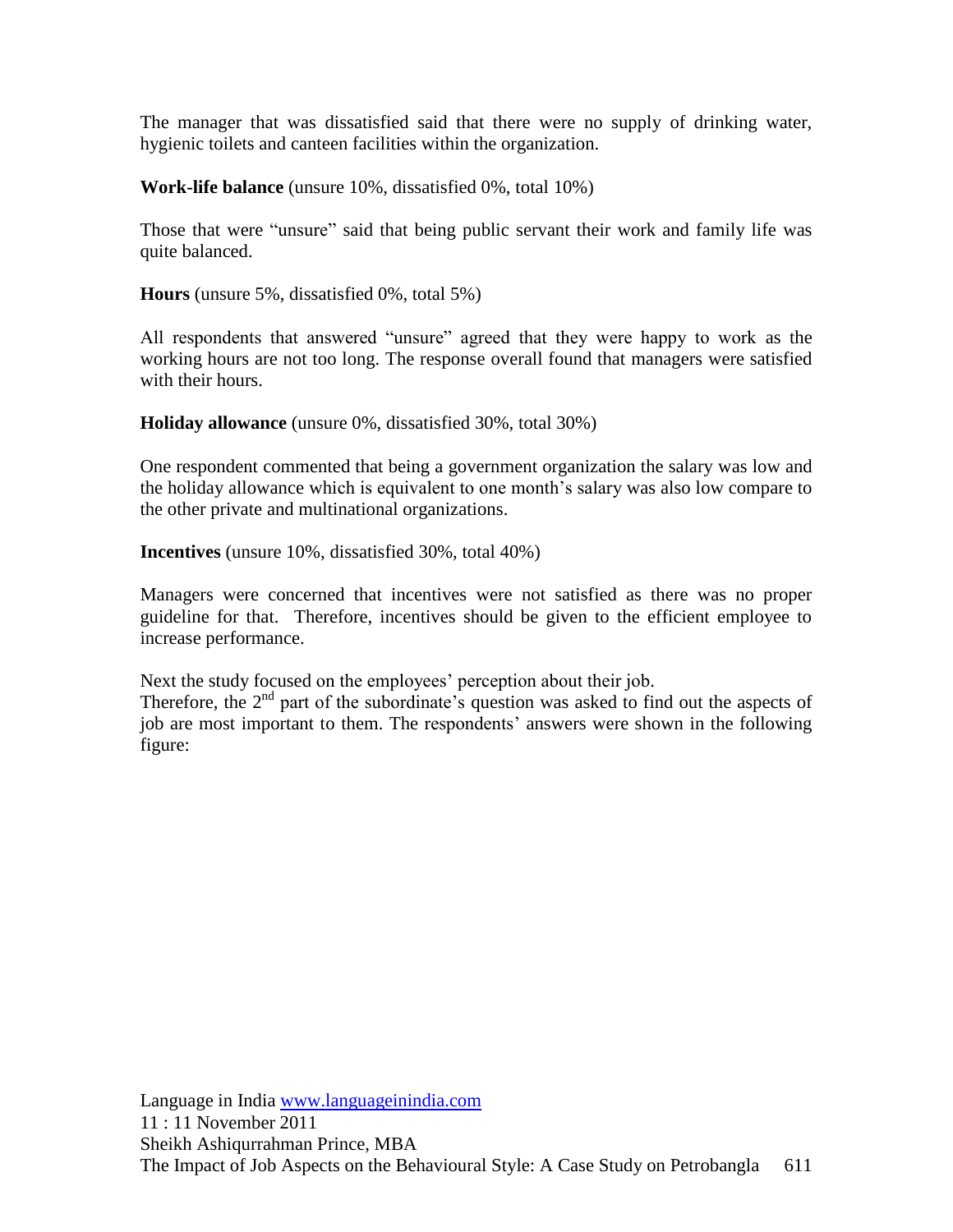

It is evident in figure 13 that salary, recognition, working environment and personal development were most important job aspects for the subordinates of Petrobangla. On the contrary, working hours, holiday allowance, authority to make decisions, incentives and training program were least important to them.

The following are rated from 1 to 5 (1 being very satisfied  $-5$  being very dissatisfied) in accordance with the subordinates" level of satisfaction. The mean average was calculated and is shown below:



The figure above suggests that employees were fairly dissatisfied with the salary and "unsure" about the training program, bonus plan, incentives, management support, 2 way

Language in India [www.languageinindia.com](http://www.languageinindia.com/)

11 : 11 November 2011

Sheikh Ashiqurrahman Prince, MBA

The Impact of Job Aspects on the Behavioural Style: A Case Study on Petrobangla 612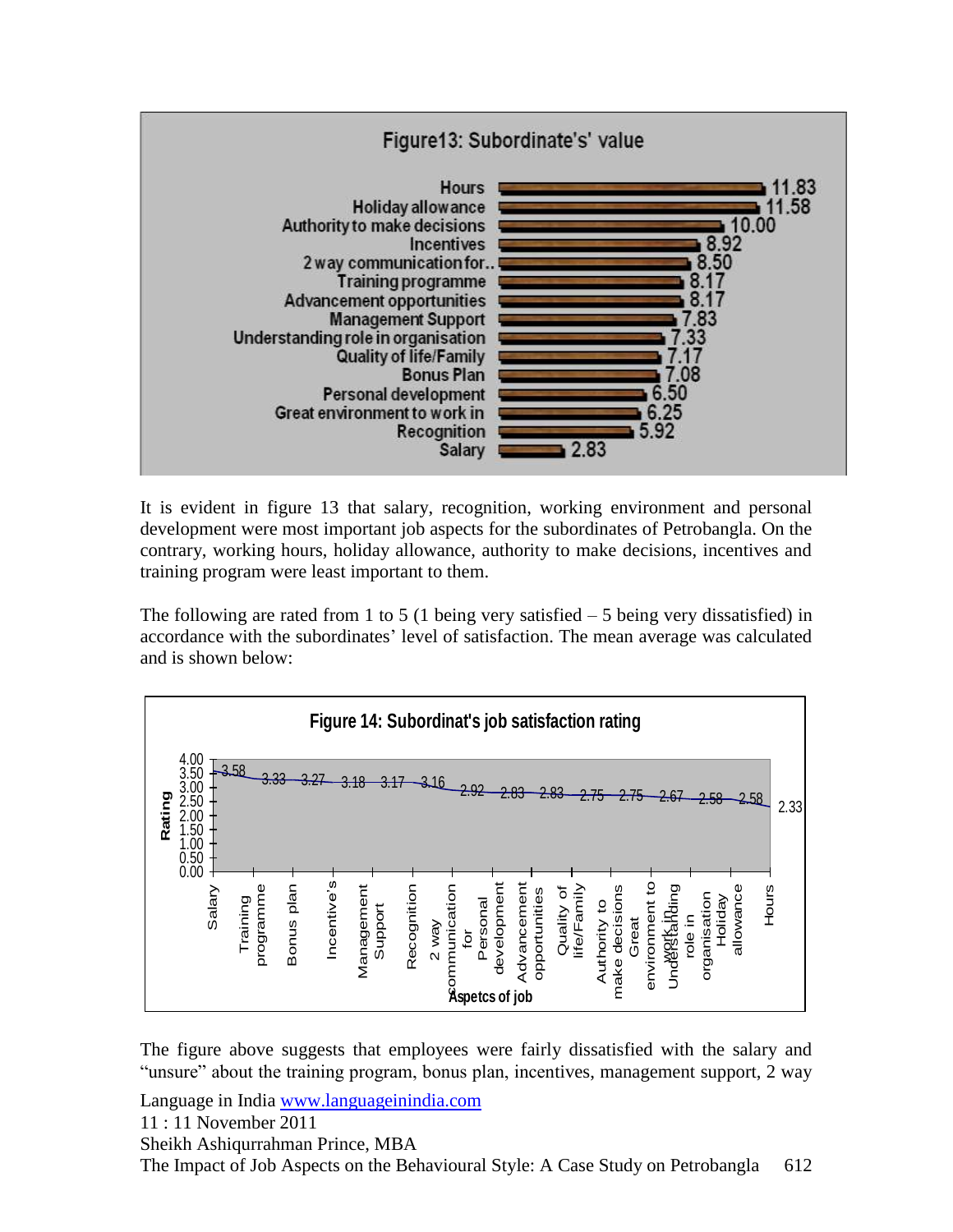communications with colleagues and recognition they get from Petrobnagla. On the other hand, they were at least fairly satisfies with the hours, holiday allowance and understanding role in the organization.

Figure 15 below is a visual presentation of the findings of the subordinates' value and their level of satisfaction of certain aspects of the job.

Here it is also found that though subordinates value certain aspects of the job (e.g., salary, bonus plan, incentives etc.) more, yet those aspects that they get from Petrobangla in terms of their level of satisfaction is less. In other words, the trend between subordinates' value and their level of satisfaction of those job aspects they get from the organization is opposite.



Again the  $5<sup>th</sup>$  part of the subordinates' question was asked to ascertain the reasons for job dissatisfaction. The answers of the respondents have been shown below:

**Salary** (responses: unsure 16%, dissatisfied 64%, total 80%)

Subordinates who responded that they were dissatisfied mentioned that compare to the high cost of living, their salary is not satisfied. They further pointed out that an employee only become efficient when he/she got standard monetary support.

**Training programme** (unsure 10%, dissatisfied 25%, total 35%)

It has received a positive response from all subordinates. Respondents suggested that at the entry level the employees needed to get proper training to cope with the job. Those that were "dissatisfied" said that managers who were promoted to deputy general manager from within the company struggled to get a place on the programme and that left them behind in terms of training.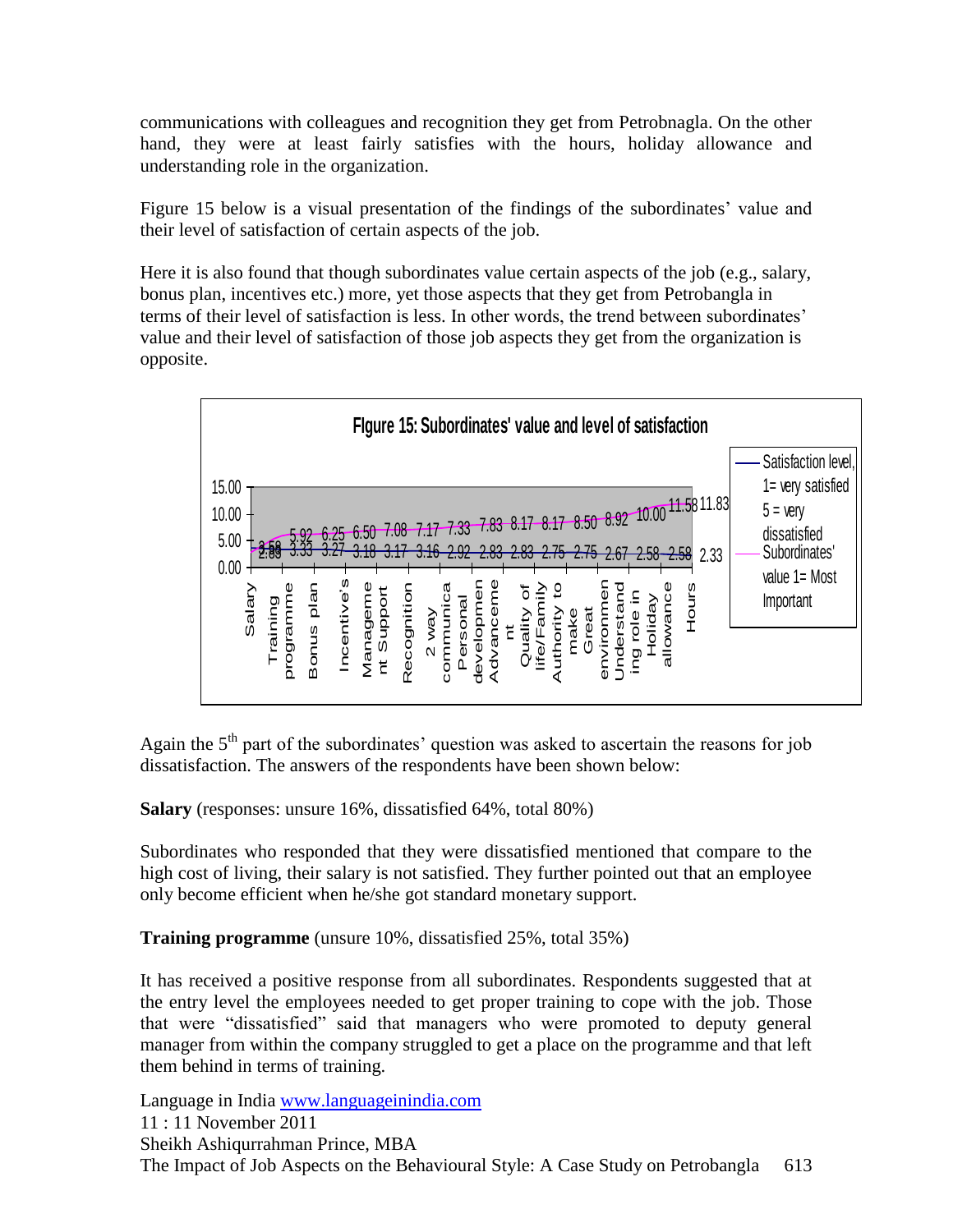**Bonus** (responses: usure 15%, dissatisfied 35%, total 50%)

All subordinates felt that the bonus plan was not enough to live with. They further argued that to develop employees" productivity proper bonus and reward system must be established.

**Recognition** (responses: unsure 35%, dissatisfied 10%, total 45%)

Some respondents argued that being part of a Government Organization, they got some recognition but there should be better recognition. The organization was still a bureaucratic one and should be changed to a more flat organization.

**Two-way communication/feedback/support with managers** (responses: unsure 15%, dissatisfied 20%, total 35%)

Respondents mentioned that feedback tends to be only negative and that managers were quick to criticise but slow to praise. They again said that monthly coordination meeting was required to discuss the different issues related to present status, problems and future plan of the organization.

**Great environment** (unsure 3%, dissatisfied 19%, total 22%)

The subordinate that was dissatisfied said that there were no supply of drinking water, hygienic toilets and canteen facilities within the organization.

**Work-life balance** (unsure 10%, dissatisfied 0%, total 10%)

No respondent was dissatisfied in balancing their work and life.

**Hours** (unsure 8%, dissatisfied 0%, total 8%)

The respondents who were "unsure" said that they were not unhappy with the flexible working hours of the organization.

**Holiday allowance** (unsure 0%, dissatisfied 35%, total 35%)

Some respondents commented that the holiday allowance was not significance and it should be increased.

**Incentives** (unsure 10%, dissatisfied 40%, total 50%)

One respondent said that in the present economic prize-hike the incentive of the organization was not attractive. Therefore, it should be revised so that nobody leaves the organization.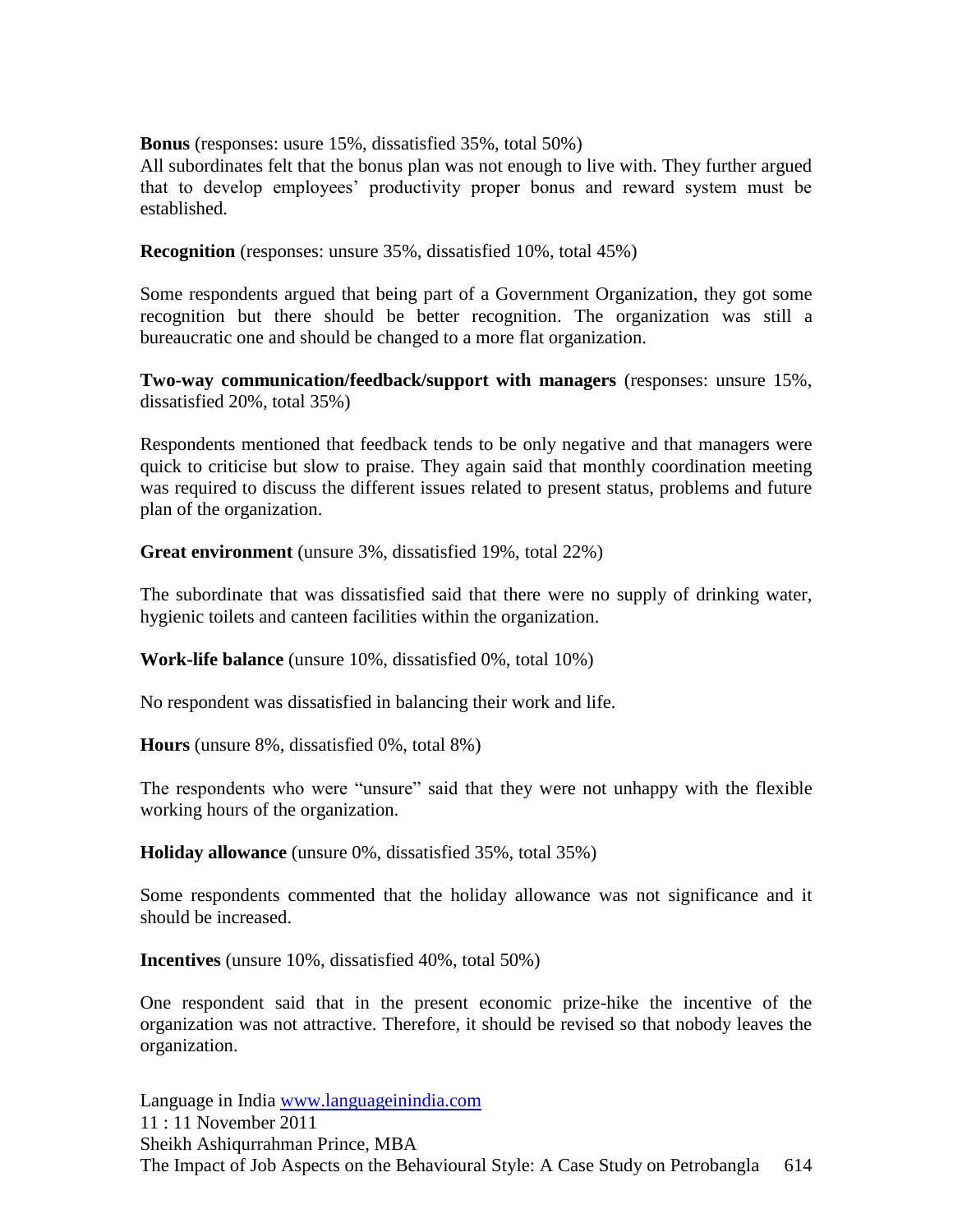Now some calculations have been conducted to find whether the job aspects determined the behavioural style or not. The results are shown in the figures below:

| Model | Variables<br>Entered                                                                                                                                                                     | Variables<br>Removed | Method |
|-------|------------------------------------------------------------------------------------------------------------------------------------------------------------------------------------------|----------------------|--------|
|       | hours,<br>authorty,<br>salary,<br>training,<br>udsrole,<br>p.devlop,<br>mgsuport,<br>envrnt, f.life,<br>recogn,<br>bonus,<br>comncton,<br>allwance,<br>incentiv,<br>adoppty <sup>a</sup> |                      | Enter  |

Figure: 16 **Variables Entered/Removed**

a. All requested variables entered.

#### **Model Summary**

|              |                     |                                   |                      | Std. Error         |                    |        | <b>Change Statistics</b> |      |                  |
|--------------|---------------------|-----------------------------------|----------------------|--------------------|--------------------|--------|--------------------------|------|------------------|
| Mod<br>el    | $\mathbb{R}$        | $\overline{\mathrm{R}}$<br>Square | Adjusted R<br>Square | of the<br>Estimate | R Square<br>Change | Change | df1                      | df2  | Sig. F<br>Change |
| $\mathbf{1}$ | $.788$ <sup>a</sup> | .621                              | .569                 | .27814             | .621               | 1.926  | 15                       | 1091 | .000             |

a. Predictors: (Constant), hours, authorty, salary, training, udsrole, p.devlop, mgsuport, envrnt, f.life, recogn, bonus, comncton, allwance, incentiv, adoppty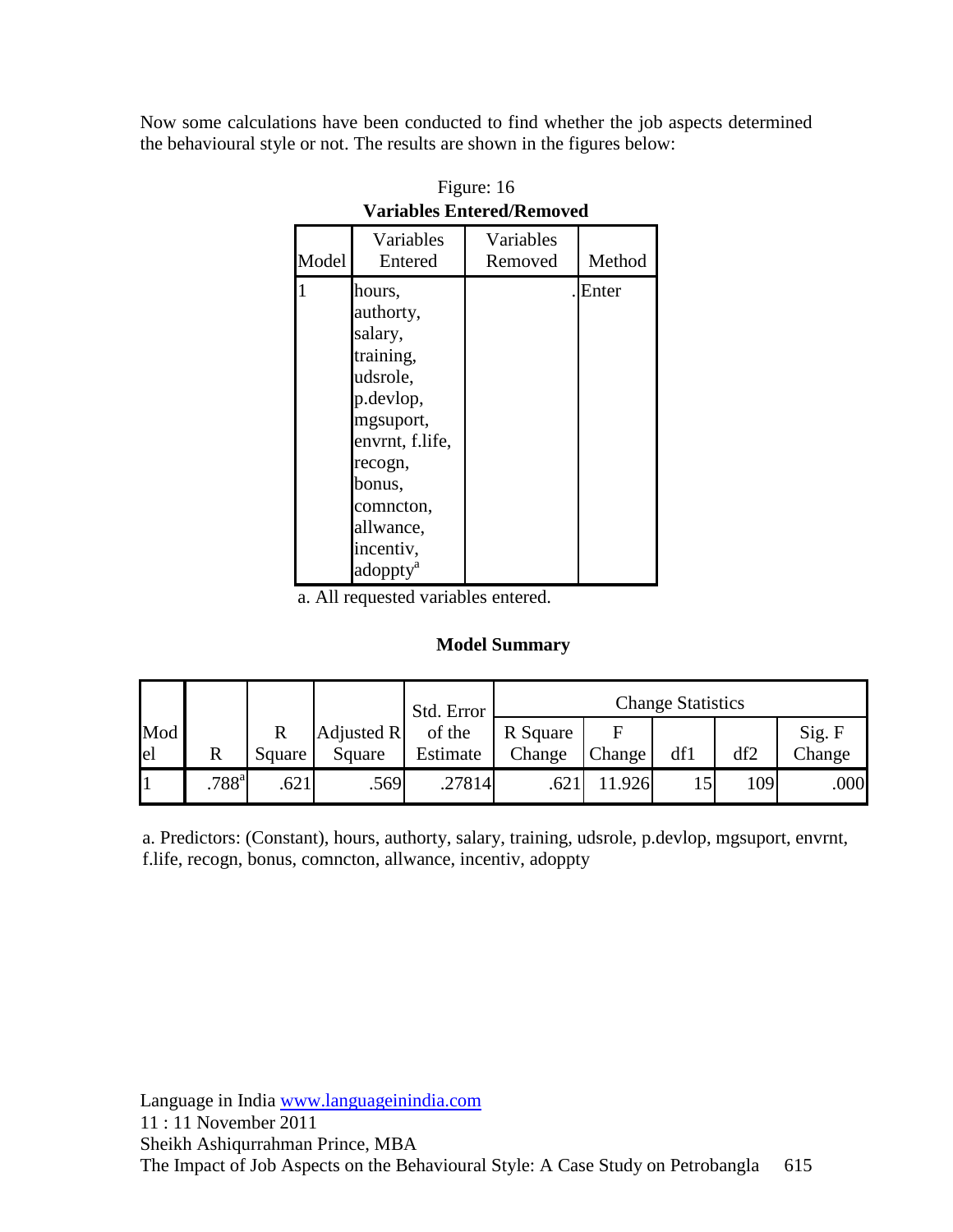| ANOVA <sup>b</sup> |            |                |     |             |        |                   |
|--------------------|------------|----------------|-----|-------------|--------|-------------------|
| Model              |            | Sum of Squares | df  | Mean Square | F      | Sig.              |
|                    | Regression | 13.839         |     | .923        | 11.926 | .000 <sup>a</sup> |
|                    | Residual   | 8.433          | 109 | .077        |        |                   |
|                    | Total      | 22.272         | 124 |             |        |                   |

| Figure: 17    |  |
|---------------|--|
| $A N O V A^b$ |  |

a. Predictors: (Constant), hours, authorty, salary, training, udsrole, p.devlop, mgsuport, envrnt, f.life, recogn, bonus, comncton, allwance, incentiv, adoppty

b. Dependent Variable: bahvior

| Cochicichto |            |                                |            |                              |             |      |
|-------------|------------|--------------------------------|------------|------------------------------|-------------|------|
|             |            | Unstandardized<br>Coefficients |            | Standardized<br>Coefficients |             |      |
| Model       |            | B                              | Std. Error | Beta                         | $\mathbf t$ | Sig. |
|             | (Constant) | $-1.561$                       | .244       |                              | $-6.403$    | .000 |
|             | salary     | .180                           | .030       | .525                         | 5.963       | .000 |
|             | bonus      | .045                           | .021       | .142                         | 2.090       | .039 |
|             | incentiv   | .013                           | .027       | .038                         | .464        | .644 |
|             | recogn     | .046                           | .031       | .103                         | 1.505       | .135 |
|             | p.devlop   | .066                           | .028       | .150                         | 2.327       | .022 |
|             | authorty   | .084                           | .053       | .187                         | 1.589       | .115 |
|             | training   | .067                           | .024       | .177                         | 2.811       | .006 |
|             | comncton   | .047                           | .028       | .118                         | 1.698       | .092 |
|             | f.life     | .015                           | .030       | .034                         | .510        | .611 |
|             | udsrole    | .076                           | .028       | .183                         | 2.753       | .007 |
|             | envrnt     | .054                           | .025       | .140                         | 2.158       | .033 |
|             | mgsuport   | .035                           | .029       | .083                         | 1.185       | .239 |
|             | adoppty    | $-0.016$                       | .054       | $-.037$                      | $-.299$     | .765 |
|             | allwance   | .032                           | .027       | .087                         | 1.199       | .233 |
|             | hours      | .044                           | .027       | .104                         | 1.614       | .109 |

### Figure: 18 **Coefficients<sup>a</sup>**

a. Dependent Variable: bahvior

The entry labeled R Square in figure 16 tells that 62.1% of the observed variability in behaviour is explained by the 15 independent variables. R is the correlation coefficient

Language in India [www.languageinindia.com](http://www.languageinindia.com/)

11 : 11 November 2011

Sheikh Ashiqurrahman Prince, MBA

The Impact of Job Aspects on the Behavioural Style: A Case Study on Petrobangla 616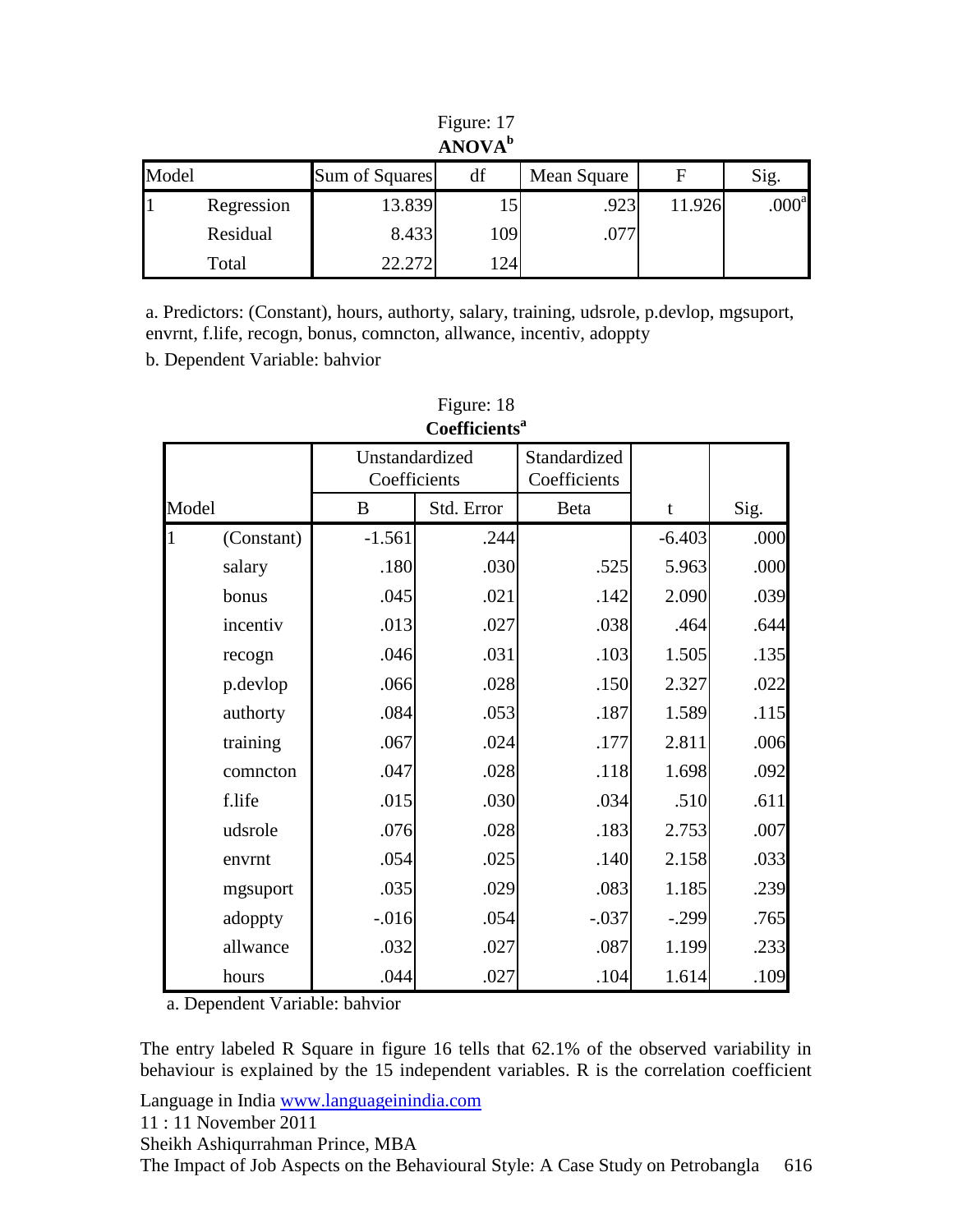between the observed value of the dependent variable and predicted value based on the regression model. The observed value of 0.79 indicates that the linear regression model predicts well.

As observed in the ANOVA test in figure 17, the significance level of 15 job aspects are 0.000 that indicates a strong relationship between behaviour and all other independent variables. The test impels that that the model is significance and concludes that at least one independent variable is significantly related to the behaviour.

Figure 18, exhibits the relationship between behaviour and other independent variables that can be shown in the following equation:

Behaviour =  $-1.561+180$  salary  $+0.045$  bonus plan $+0.013$  incentives  $+0.046$  recognition +.066 personal development + .084 authority to make decisions + .067 training + .047 two way communication  $+ .015$  quality of life  $+ .076$  understanding role in organization + .054great environment + .035 management support -.016 advancement opportunities + .032 holiday allowance + .044 hours

In the figure it has been again observed that the significance level of salary is 0.000 that indicates a strong relationship between salary and behaviour.

Finally from the above statistical tests it can be concluded that salary is the strongest independent variable that determines the behavioural pattern of employees.

| <b>Case Processing Summary</b> |                       |     |       |  |
|--------------------------------|-----------------------|-----|-------|--|
|                                |                       |     | ℅     |  |
| Cases                          | Valid                 | 125 | 100.0 |  |
|                                | Excluded <sup>a</sup> |     |       |  |
|                                | Total                 | 125 | 100.0 |  |

Figure: 19

a. Listwise deletion based on all variables in the procedure.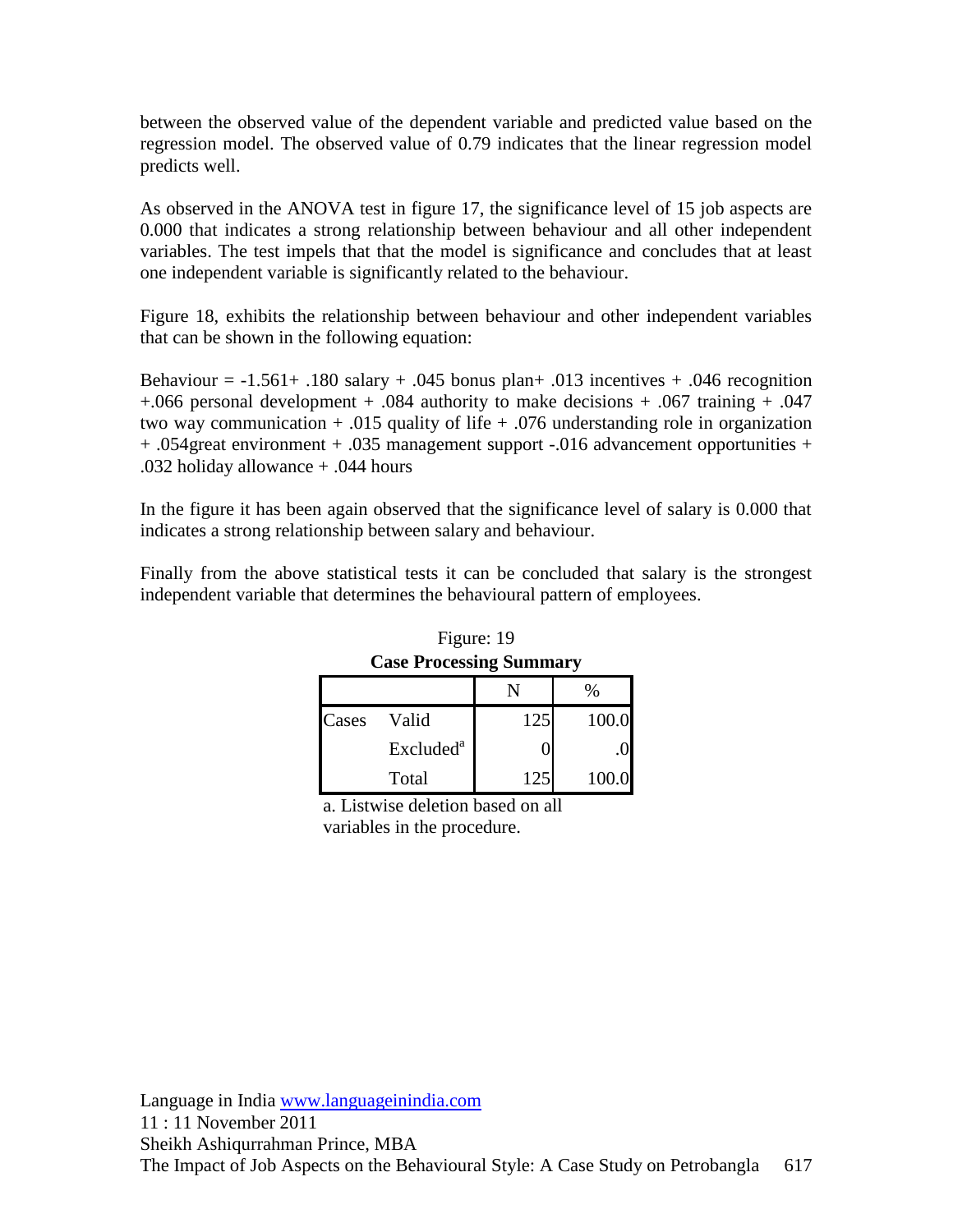| Cronbach's |            |
|------------|------------|
| Alpha      | N of Items |
|            |            |

| <b>Reliability Statistics</b> |  |
|-------------------------------|--|
|-------------------------------|--|

Cronbach's alpha is a measure of internal consistency, that is, how closely related a set of items are as a group. A "high" value of alpha is often used as evidence that the items measure an underlying (or latent) construct (Anon, 2011d). In figure 19, the alpha coefficient for the 15 items is .998, suggesting that the items have relatively high internal consistency.

#### **Conclusion and Implications**

The above study concludes that managers of Petrobangla were mostly autocratic whereas the employees prefer democratic leadership style. Therefore, there was a gap between the existing and employees preferred leadership style. This may cause employees' work dissatisfaction. Since the major gap between the existing management style and employees preferred management style in Petrobangla was found in operation and mine, finance, admin and PSC divisions, remedy should be taken immediately.

The managers of the above mentioned divisions could be transferred to other divisions where democratic management is established to increase employee satisfaction.

Wuestewald (2006) further argued that workers of the new millennium are better educated, technologically savvy, and adept problem solvers; they are both team players and more likely to question authority. Managing these new employees requires less directing and more coaching and consultation. Unions are also changing the landscape for policing in ways that call for new management approaches (Wuestewald, 2006). Therefore, the managers needed to change their management attitude and participative management style needs to be implemented in the organization to get better employee performance.

To find out the reasons of the employees' autocratic behaviour, the study reveal the fact that salary was the most important job aspect that cause their autocratic behaviour. Other important job aspects include bonus, incentives, holiday allowance, and training programme that also caused employees" autocratic behavioural style. Therefore, the government needed to revise those above mentioned job aspects so that employees could establish more democratic leadership behaviour.

**References**

===============================================================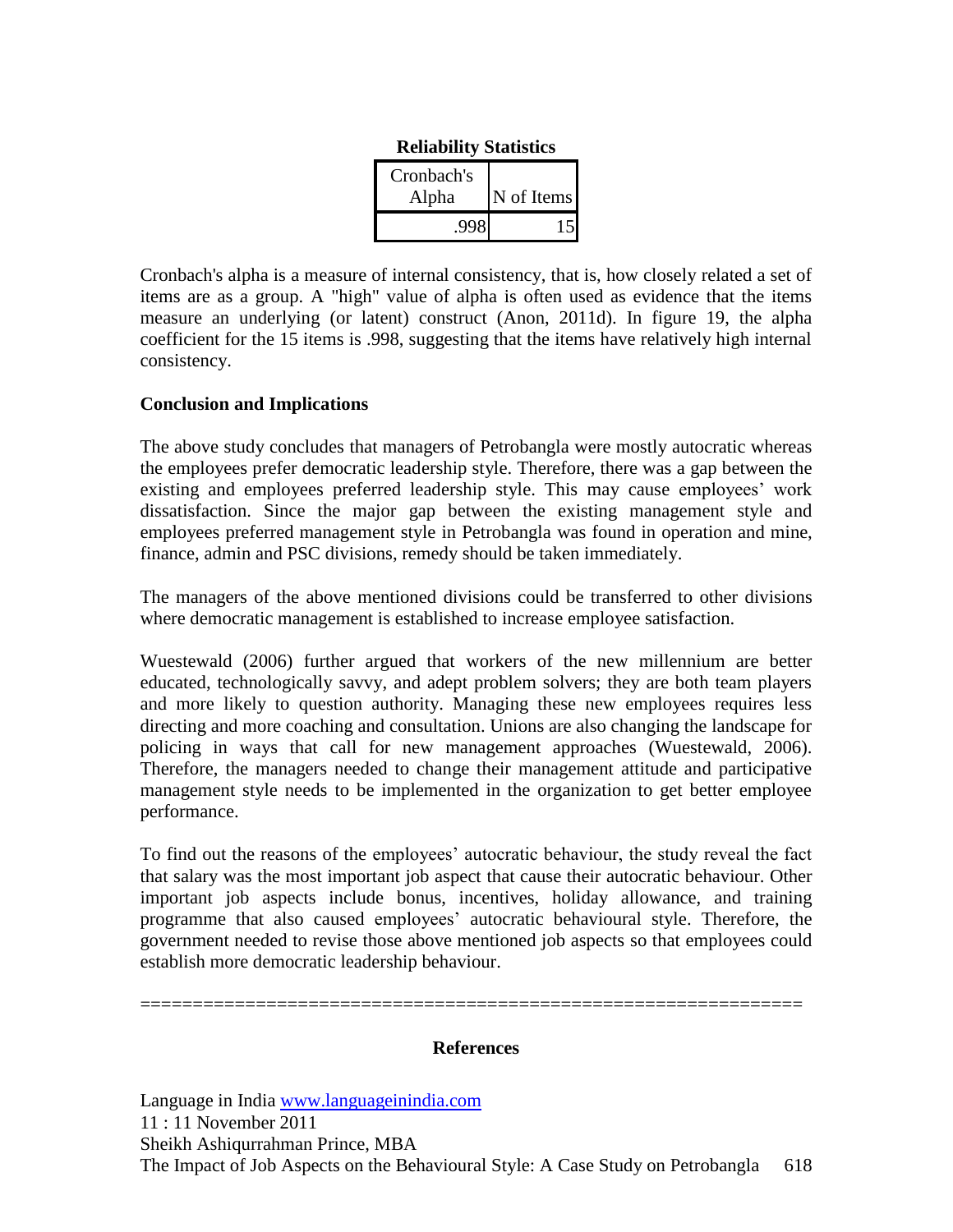Anon, (2006a), Investors In People, Half of UK employees stuck in career quicksand [electronically accessed at

http://www.investorsinpeople.co.uk/About/Media/Pages/PressReleaseDetail.aspx?PRID= 24 on 18.4.2009]

Anon, (2005b), The Japanese Time (2005), Tsutsumi's autocratic style exacted heavy toll [electronically accessed at

<http://search.japantimes.co.jp/cgi-bin/nb20050118a4.html> on 18.4.2009]

Anon (2011c), Bangladesh Oil, Gas and Mineral Corporation, **[**Electronically accessed at [http://www.infogrok.com/index.php/company-profiles/energy/bangladesh-petroleum](http://www.infogrok.com/index.php/company-profiles/energy/bangladesh-petroleum-exploration-and-production-company-limited.html)[exploration-and-production-company-limited.html#](http://www.infogrok.com/index.php/company-profiles/energy/bangladesh-petroleum-exploration-and-production-company-limited.html) on 12.08.2010]

Anon (2011d), SPSS FAQ: What does Cronbach's alpha mean? [Electronically accessed at<http://www.ats.ucla.edu/stat/spss/faq/alpha.html> on 20.09.2011]

Begum, R. (1993), " Empowering Women Through Entrepreneurship Development", *Dhaka University Journal of Business Studies*, xxii (1), p 141.

Goleman, D. (2000), Leadership That Gets Results**,** Harvard Business Review, March-April 2000

- (a) p82
- (b) p86

Jahur, M. S. & Azad, A.S.M.S. (2004), "A Study on Small Business Enterprise in Bangladesh- Searching for Growth Factors and Obstacles, Journal of Institute of Bankers Bangladesh, 51 (1), p-73.

Khondkokar, M (1992), "Entrepreneurhip Development and Economic Growth: The Bangladesh Case" Dhaka University Journal of Business Studies, 13(2), p 199

Mia, M.A.H. (2000), "Non Government Organizations" Support Services for the Promotion and Development of Micro Enterprise: An Analysis of their Effectiveness in Bangladesh, An unpublished PhD thesis submitted to the University of Dhaka, Bangladesh, p 241

Prince S.A (2005), Aspects of Entrepreneurship Development in Bangladesh: A historical Approach (The Journal of IBS, University of Rajshahi, Vol xxviii, 2005, p: 144).

Prince S.A, Billah M.M and Islam S (2009), Human Resource Management Practices and Employee Turnover: A Study on Private Commercial Banks in Bangladesh, ( The Journal of Business and Technology (Dhaka), Northern University Bangladesh, Volume iv, issue I, January-June 2009, p a) 64 b) 66